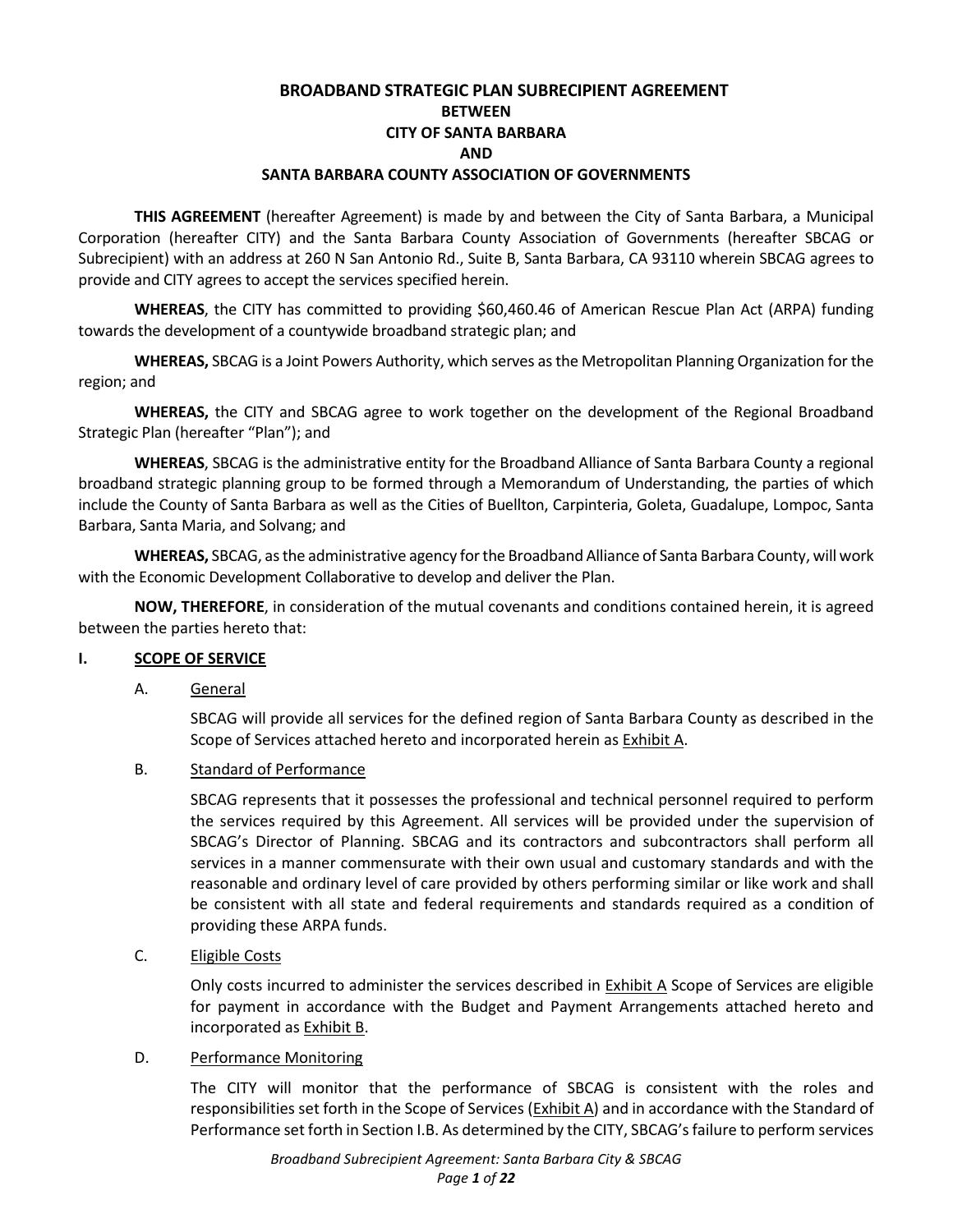as required under the Standard of Performance shall constitute SBCAG's noncompliance with this Agreement. Upon CITY's determination of noncompliance, CITY shall provide SBCAG written notice and an opportunity to cure. CITY's notice shall include specific details of the noncompliance including reference to the relevant language in the Scope of Services and a description of the failure to meet the Standard of Performance. If SBCAG does not cure such noncompliance within seven workdays (7) days after being notified by the CITY, suspension or termination procedures of this Agreement may be initiated pursuant to Section VI.D.

#### E. Changes

Any changes to this Agreement, unless otherwise noted, may only be made through a written amendment to this Agreement executed by CITY and SBCAG. CITY and SBCAG may amend this Agreement at any time provided that such amendments make specific reference to this Agreement, are executed in writing, and signed by a duly authorized representative of each party. Such amendments shall not invalidate any parts of this Agreement that are not changed by the amendment, nor relieve or release CITY or SBCAG from its obligations under this Agreement that are not changed by the amendment. Each party agrees to not unreasonably withhold its approval of any amendments proposed by the other party that are necessary to conform with federal, state or local governmental laws, regulations, ordinances, orders, rules, directives, circulars, bulletins, notices, guidelines, policies, or available funding amounts.

The parties acknowledge that further amendment(s) to this Agreement may be necessary in order to conform with the CITY's ARPA grant, federal, state, or local governmental laws, regulations, ordinances, orders, rules, directives, circulars, bulletins, notices, guidelines, policies, or available funding amounts. In the event that CITY determines, in its sole and absolute discretion, that such amendment(s) is/are necessary, it shall give written notice of such determination to SBCAG. The parties agree to negotiate in good faith regarding such changes. Any such changes shall be mutually agreed upon and shall be made in an Amendment in the manner described in the paragraph above. In the event that the parties cannot reach mutual agreement, this Agreement may be terminated by either party upon written notice in accordance with the Termination section of this Agreement.

## F. Designated Representatives

Adam Hendel at phone number 805-897-1921 is the designated representative of CITY and will administer this Agreement for and on behalf of CITY. Michael Becker at phone number 813-915- 9466 is the designated representative for SBCAG. Changes in designated representatives shall be made only after advance written notice to the other party.

## **II. CORONAVIRUS STATE AND LOCAL FISCAL RECOVERY FUNDS REQUIREMENTS**

This Agreement is a subrecipient agreement. Section 602(b)(2) and 603(b) of the Social Security Act (the Act) as added by Section 9901 of the American Rescue Plan Act, Pub. L. No. 117-2 (March 11, 2021) authorizes the Department of the Treasury (Treasury) to make payments to certain recipients (including cities and counties) from the Coronavirus State Fiscal Recovery Fund and the Coronavirus Local Fiscal Recovery Fund (SLFRF). SBCAG is a subrecipient of SLFRF funds through this Agreement, and this Agreement is a subaward of SLFRF funds. Subrecipient agrees, as a condition to receiving SLFRF funds, to the terms below.

#### A. Use of Funds

- i. Subrecipient understands and agrees the funds disbursed under this subaward may only be used in compliance with Sections 603(c) of the Act and Treasury's regulations implementing those sections and guidance.
- ii. Subrecipient will determine prior to engaging in any project using this assistance it has the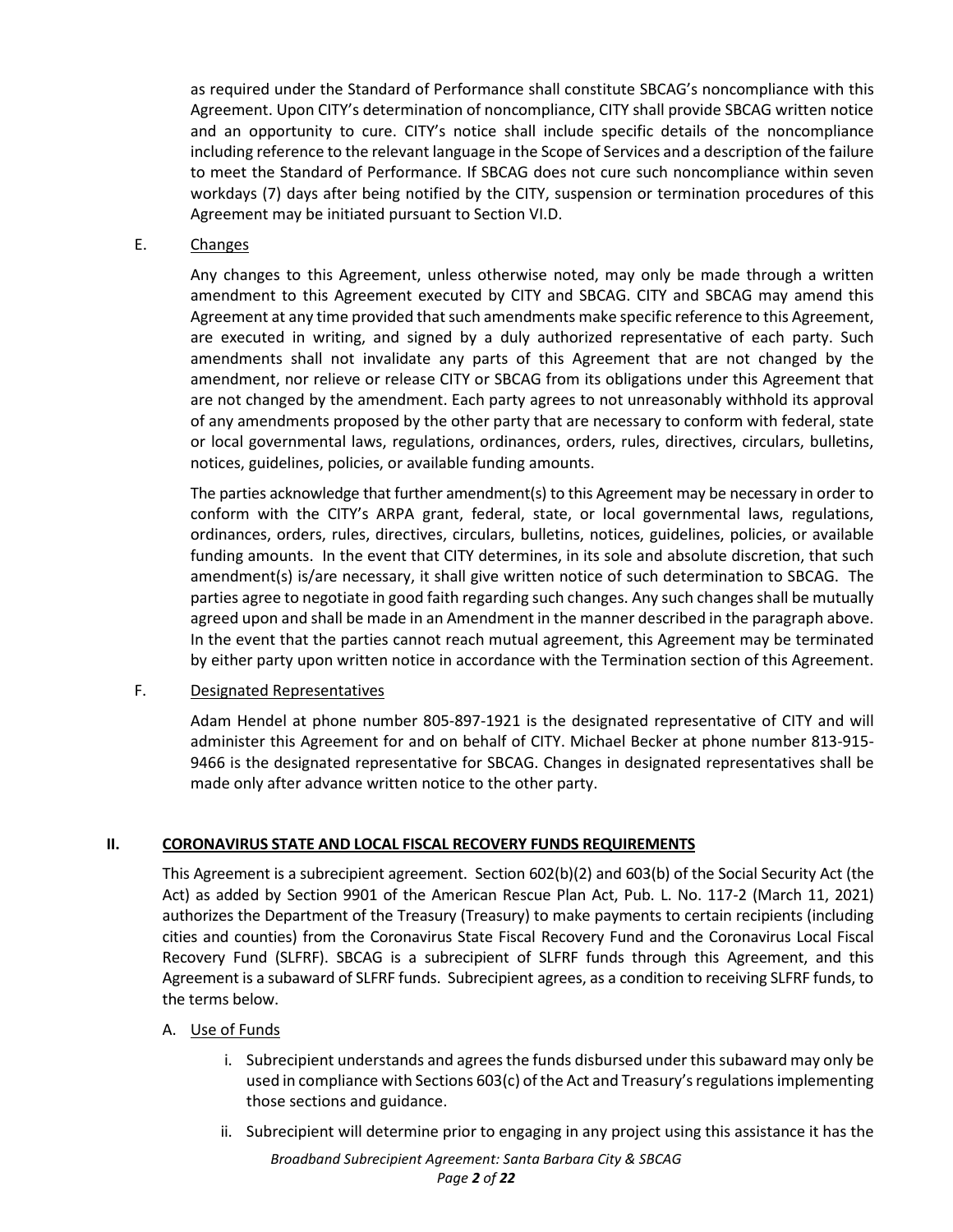institutional, managerial, and financial capability to ensure proper planning, management, and completion of such project.

- B. Reporting.
	- i. Subrecipient agrees to provide CITY with information needed by CITY to comply with any reporting obligations established by Treasury, as they relate to this subaward. For example, Subrecipient must complete financial, performance, and compliance reporting to CITY to enable CITY to meet its quarterly project and expenditure requirements as required and outlined in Part 2 of the SLFRF Compliance and Reporting Guidance (Guidance). Expenditures may be reported on a cash or accrual basis, as long as the methodology is disclosed and consistently applied. Reporting must be consistent with the definitions pursuant to Title 2 of the Code of Federal Regulations (CFR) Section 200.1. Subrecipient must appropriately maintain accounting records for compiling and reporting accurate, compliant financial data, in accordance with appropriate accounting standards and principles. In addition, where appropriate, Subrecipient needs to establish controls to ensure completion and timely submission of all mandatory and/or compliance reporting. See Part 2 of the Guidance for a full overview of Subrecipient reporting responsibilities.
	- ii. Pursuant to Part 2 of the Guidance, for broadband projects, Subrecipient must confirm that the Plan is designed to, upon completion, reliably meet or exceed symmetrical 100 Mbps download and upload speeds.
	- iii. If the Plan is not designed to reliably meet or exceed symmetrical 100 Mbps download and upload speeds, explain why not, and
	- iv. Confirm that the Plan is designed to, upon completion, meet or exceed symmetrical 100 Mbps download speed and between at least 20 Mbps and 100 Mbps upload speed, and be scalable to a minimum of 100 Mbps download speed and 100 Mbps upload speed.
	- v. Please note: additional programmatic data will be required for broadband projects beginning in July 2022 and may be further defined in a subsequent version of the Guidance.
- C. Maintenance of and Access to Records.
	- i. Subrecipient shall maintain records and financial documents sufficient to evidence compliance with Section 603(c), Treasury's regulations implementing that section, and Guidance regarding the eligible uses of funds.
	- ii. The Treasury Office of Inspector General and the Government Accountability Office, or their authorized representatives, shall have the right of access to records (electronic and otherwise) of Subrecipient in order to conduct audits or other investigations.
	- iii. Records shall be maintained by Subrecipient for a period of five (5) years after all funds have been expended or returned to Treasury, whichever is later.
- D. Pre-award Costs.
	- i. Pre-award costs, as defined in 2 CFR Section 200.458, may not be paid with funding from this subaward.
- E. Administrative Costs.
	- i. Subrecipient may use funds provided under this subaward to cover both direct and indirect costs.
- F. Compliance with Applicable Law and Regulations.
	- *Broadband Subrecipient Agreement: Santa Barbara City & SBCAG Page 3 of 22* i. Subrecipient agrees to comply with the requirements of Section 603 of the Act, regulations adopted by Treasury pursuant to Section 603(f) of the Act, and guidance issued by Treasury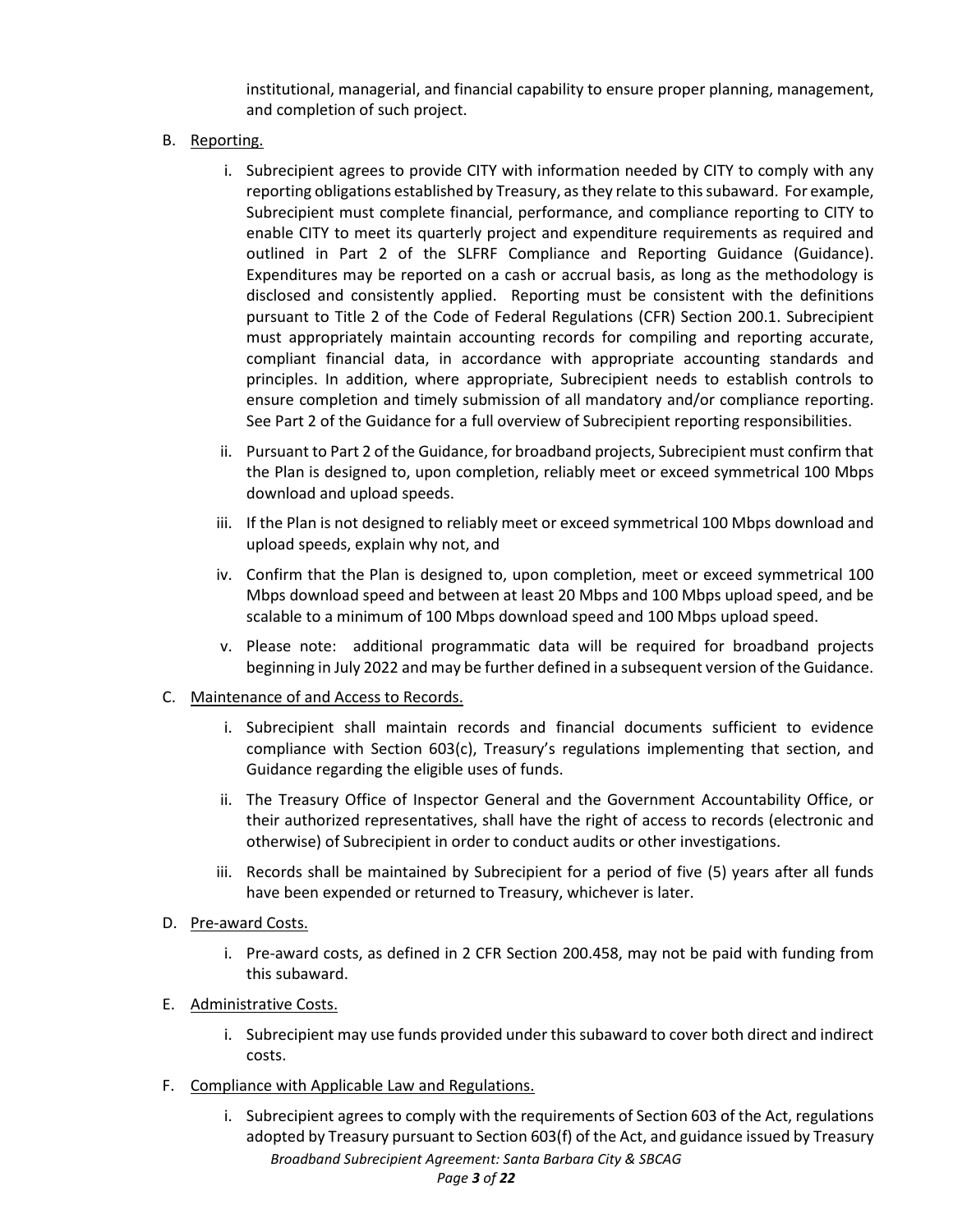regarding the foregoing. Subrecipient also agrees to comply with all other applicable federal statutes, regulations, and executive orders, and Subrecipient shall provide for such compliance by other parties in any agreements it enters into with other parties relating to this subaward.

- ii. Federal regulations applicable to this subaward include, without limitation, the following:
	- a. Uniform Administrative Requirements, Cost Principles, and Audit Requirements for Federal Awards, 2 CFR Part 200, other than such provisions as Treasury may determine are inapplicable to this Award and subject to such exceptions as may be otherwise provided by Treasury. Subpart F – Audit Requirements of the Uniform Guidance, implementing the Single Audit Act, shall apply to this subaward.
	- b. Universal Identifier and System for Award Management (SAM) 2 CFR Part 25, pursuant to which the award term set forth in Appendix A to 2 CFR Part 25, is hereby incorporated by reference.
	- c. Reporting Subaward and Executive Compensation Information, 2 CFR Part 170, pursuant to which the award term set forth in Appendix A to 2.CFR Part 170 is hereby incorporated by reference.
	- d. OMB Guidelines to Agencies on Governmentwide Debarment and Suspension (Nonprocurement), 2 CFR Part 180, including the requirement to include a term or condition in all lower tier covered transactions (contracts and subcontracts described in 2 CFR Part 180, subpart B) that the award is subject to 2 CFR Part 180 and Treasury's implementing regulation at 31 CFR Part 19.
	- e. Recipient Integrity and Performance matters, pursuant to which the award term set forth in 2 CFR Part 200, Appendix XII to Part 200 is hereby incorporated by reference.
	- f. Governmentwide Requirements for Drug-Free Workplace, 31 CFR Part 20.
	- g. New Restrictions on Lobbying, 31 CFR Part 21.
	- h. Uniform Relocation Assistance and Real Property Acquisitions Act of 1970 (42 U.S.C. Sections 4601-4655) and implementing regulations.
	- i. Generally applicable federal environmental laws and regulations.
- iii. Statutes and regulations prohibiting discrimination applicable to this subaward, include without limitation, the following:
	- a. Title VI of the Civil Rights Act of 1964 (42 U.S.C. Sections 2000d et seq.) and Treasury's implementing regulations at 31 CFR Part 22, which prohibit discrimination on the basis of race, color, or national origin under programs or activities receiving federal financial assistance;
	- b. The Fair Housing Act, Title VIII of the Civil Rights Act of 1968 (42 U.S.C. Sections 3601 et seq.), which prohibits discrimination in housing on the basis of race, color, religion, national origin, sex, familial status, or disability;
	- c. Section 504 of the Rehabilitation Act of 1973, as amended (29 U.S.C. Section 794), which prohibits discrimination on the basis of disability under any program or activity receiving federal financial assistance;
	- d. The Age Discrimination Act of 1975, as amended (42 U.S.C. Sections 6101 et seq.), and Treasury's implementing regulations at 31 CFR Part 23, which prohibit discrimination on the basis of age in programs or activities receiving federal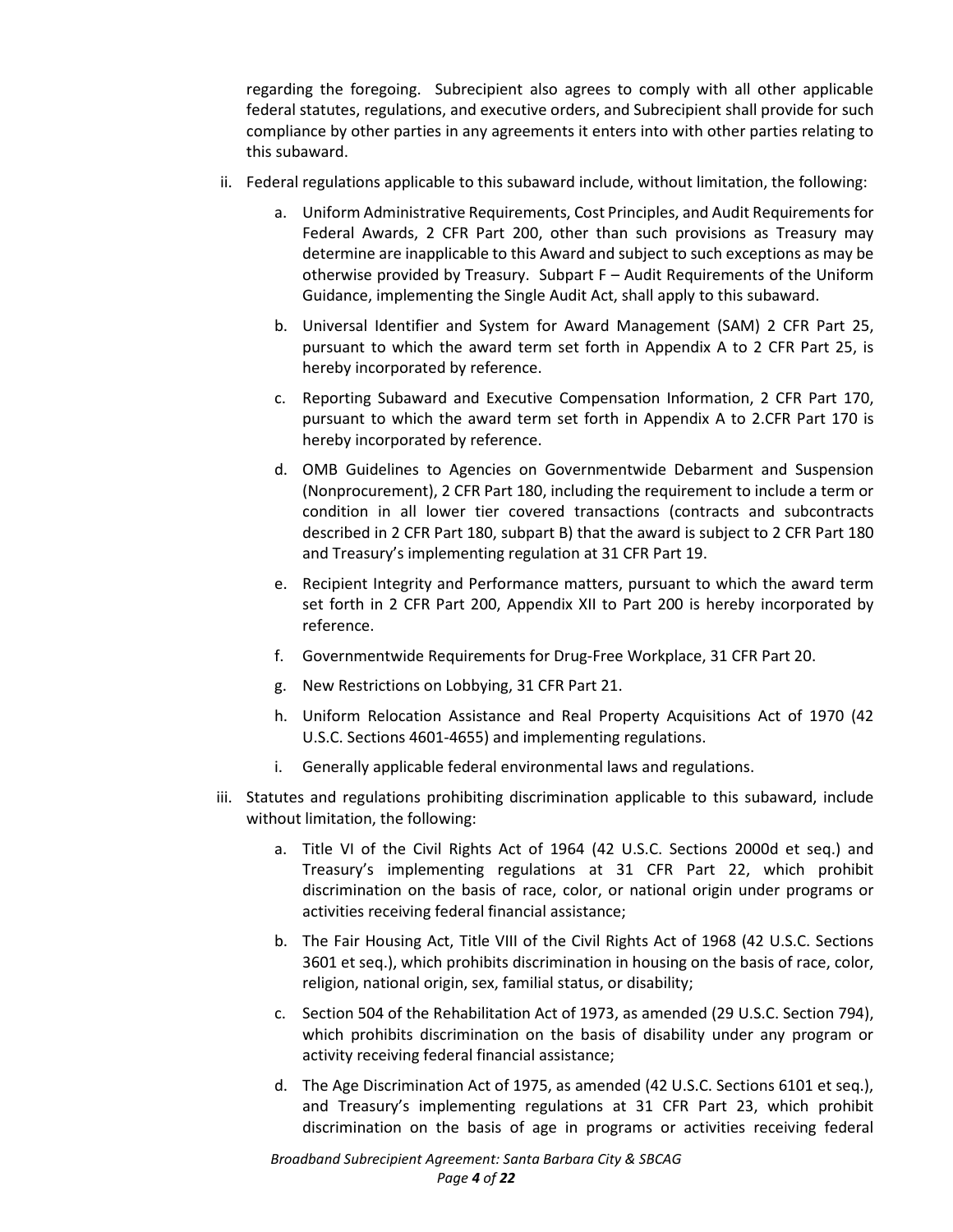financial assistance; and

e. Title II of the Americans with Disabilities Act of 1990, as amended (42 U.S.C. Sections 12010 et seq.), which prohibits discrimination on the basis of disability under programs, activities, and services provided or made available by state and local governments or instrumentalities or agencies thereto.

# G. Remedial Actions.

i. In the event of Subrecipient's noncompliance with Sections 602 and 603 of the Act, other applicable laws, Treasury's implementing regulations, guidance, or any reporting or other program requirements, Treasury may impose additional conditions on the receipt of a subsequent tranche of future award funds, if any, or take other available remedies as set forth in 2 CFR Section 200.339. In the case of a violation of Section 603(c) of the Act regarding the use of funds, previous payments shall be subject to recoupment as provided in Section 603(e) of the Act.

# H. Hatch Act.

- i. Subrecipient agrees to comply, as applicable, with the requirements of the Hatch Act (5 U.S.C. Sections 1501-1508 and 7234-7238), which limit certain political activities of State or local government employees whose principal employment is in connection with an activity financed in whole or in part by this federal assistance.
- I. False Statements.
	- i. Subrecipient understands that making false statements or claims in connection with this award is a violation of federal law and may result in criminal, civil, or administrative sanctions, including fines, imprisonment, civil damages and penalties, debarment from participating in federal awards or contracts, and/or any other remedy available by law.
- J. Publications.
	- i. Any publications produced with funds from this subaward must display the following language: "This project [is being] [was] supported, in whole or in part, by federal award number SLT-1228 awarded to the City of Santa Barbara by the U.S. Department of the Treasury."

## K. Debts Owed the Federal Government.

- i. Any funds paid to Subrecipient (1) in excess of the amount to which Subrecipient is finally determined to be authorized to retain under the terms of this subaward; (2) that are determined by the Treasury Office of Inspector General to have been misused; or (3) that are determined by Treasury to be subject to a repayment obligation pursuant to Sections 603(e) of the Act and have not been repaid by Subrecipient shall constitute a debt to the federal government.
- ii. Any debts determined to be owed the federal government must be paid promptly by Subrecipient. A debt is delinquent if it has not been paid by the date specified in Treasury's initial written demand for payment, unless other satisfactory arrangements have been made or if the Subrecipient knowingly or improperly retains funds that are a debt described in subsection "i" above. Treasury will take any actions available to it to collect such a debt.
- L. Disclaimer.
	- i. The United States expressly disclaim any and all responsibility or liability to Subrecipient or third persons for the actions of the Subrecipient or third persons resulting in death, bodily injury, property damages, or any other losses resulting in any way from the performance of this subaward or any other losses resulting in any way from the performance of this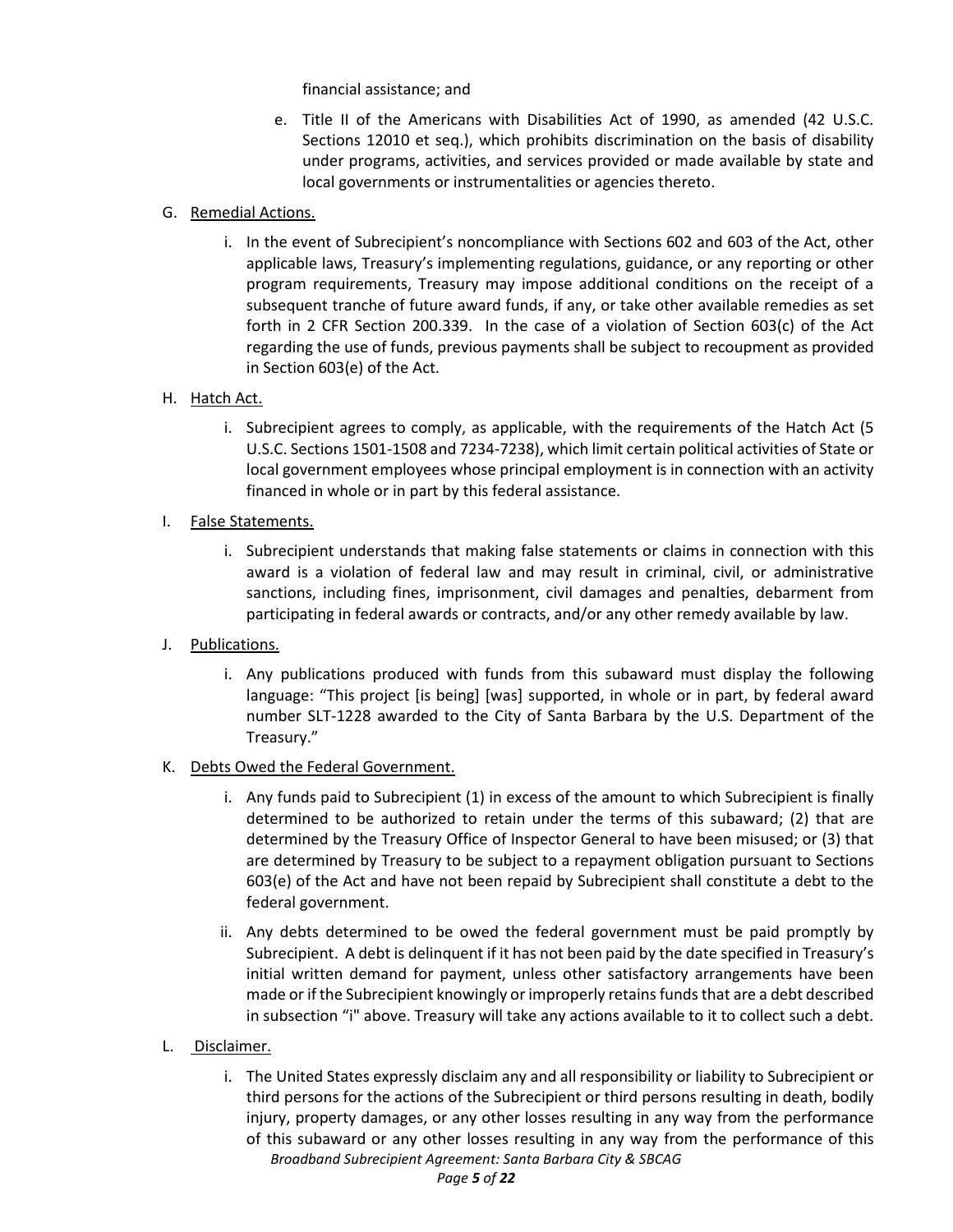subaward or any contract or subcontract under this award.

- ii. The acceptance of this subaward by Subrecipient does not in any way establish an agency relationship between the United States and Subrecipient.
- M. Protection for Whistleblowers.
	- i. In accordance with 41 U.S.C. Section 4712, Subrecipient may not discharge, demote, or otherwise discriminate against an employee in reprisal for disclosing to any of the list of persons or entities provided below, information that the employee reasonably believes is evidence of gross mismanagement of a federal contract or grant, a gross waste of federal funds, an abuse of authority relating to a federal contract or grant, a substantial and specific danger to public health or safety, or a violation of law, rule, or regulation related to a federal contract (including the competition for or negotiation of a contract) or grant.
	- ii. The list of persons and entities referenced in the paragraph above includes the following:
		- a. A member of Congress or a representative of a committee of Congress;
		- b. An Inspector General;
		- c. The Government Accountability Office;
		- d. A Treasury employee responsible for contract or grant oversight or management;
		- e. An authorized official of the Department of Justice or other law enforcement agency;
		- f. A court or grand jury; or
		- g. A management official or other employee of Subrecipient, contractor, or subcontractor who has the responsibility to investigate, discover, or address misconduct.
	- iii. Subrecipient shall inform its employees in writing of the rights and remedies provided under this section, in the predominant native language of the workforce.
- N. Increasing Seat Belt Use in the United States.
	- i. Pursuant to Executive Order 13043, 62 FR 19217 (April 18, 1997), Subrecipient should encourage its contractors to adopt and enforce on-the-job seat belt policies and programs for their employees when operating company-owned, rented or personally owned vehicles.
- O. Reducing Text Messaging While Driving.
	- i. Pursuant to Executive Order 13513, 74 FR 51225 (Oct. 6, 2009), Subrecipient should encourage its employees, subrecipients, and contractors to adopt and enforce policies that ban text messaging while driving, and Subrecipient should establish workplace safety policies to decrease accidents caused by distracted drivers.

# Table 1: Federal Award Information: City.

The following Federal Award Information is provided in accordance with 2 CFR § 200.332.

| <b>Table 1: Federal Award Identification City</b> |                                                         |                                                 |  |  |
|---------------------------------------------------|---------------------------------------------------------|-------------------------------------------------|--|--|
|                                                   | <b>Subrecipient Names</b>                               | Santa Barbara County Association of Governments |  |  |
|                                                   | Subrecipient Unique Entity Number (DUNS; UEI<br>Number) | 789509382                                       |  |  |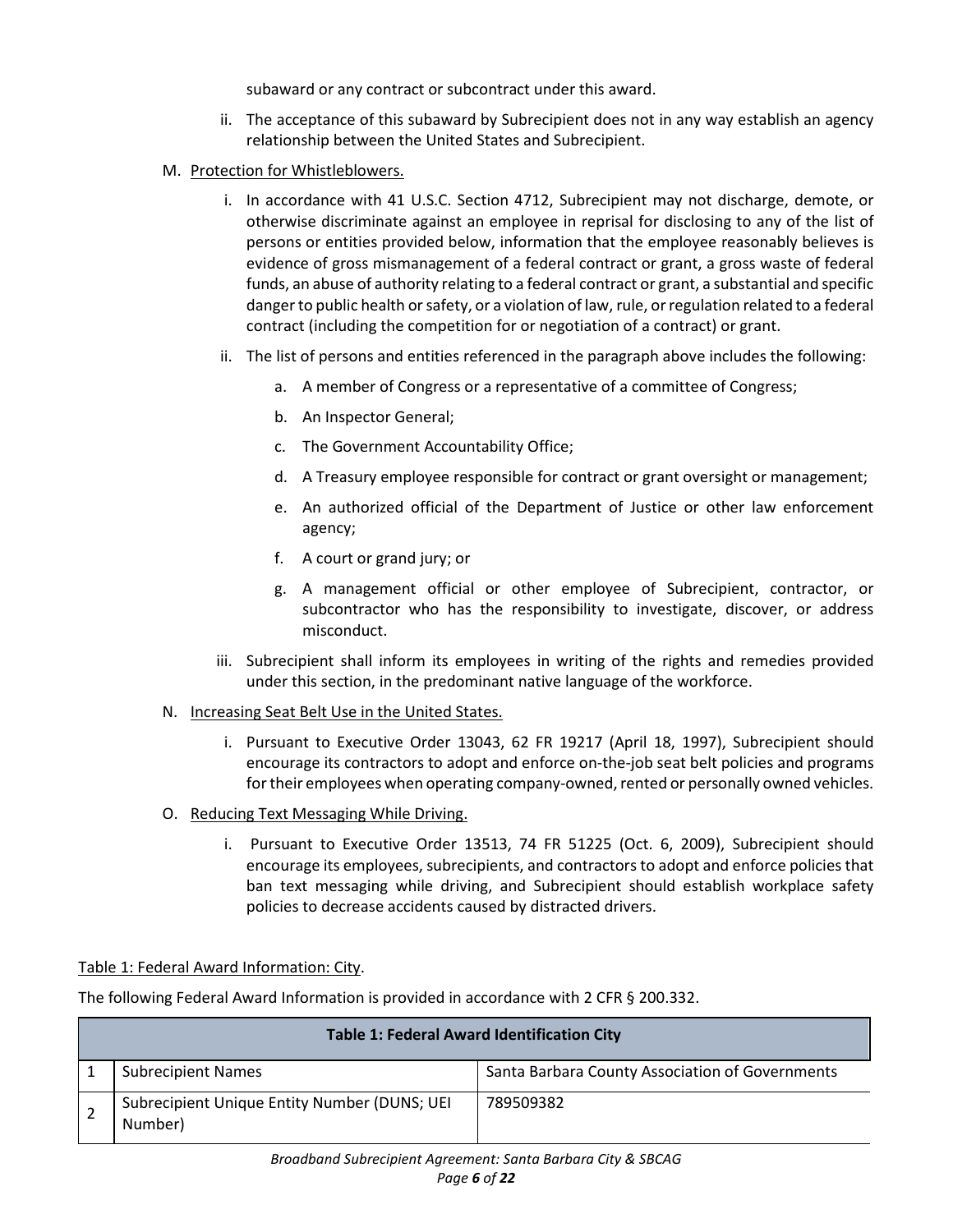| 3              | Federal Award Identification Number (FAIN)                                                                                  | SLT-1228                                                                                                                                                                                                                                                                                                                                                                                                                                                                                                                                                                                                                                                                                                                                                                                                                                                                                                                                                                                                                                                                                                     |  |  |
|----------------|-----------------------------------------------------------------------------------------------------------------------------|--------------------------------------------------------------------------------------------------------------------------------------------------------------------------------------------------------------------------------------------------------------------------------------------------------------------------------------------------------------------------------------------------------------------------------------------------------------------------------------------------------------------------------------------------------------------------------------------------------------------------------------------------------------------------------------------------------------------------------------------------------------------------------------------------------------------------------------------------------------------------------------------------------------------------------------------------------------------------------------------------------------------------------------------------------------------------------------------------------------|--|--|
| 4              | <b>Federal Award Date</b>                                                                                                   | May 12, 2021                                                                                                                                                                                                                                                                                                                                                                                                                                                                                                                                                                                                                                                                                                                                                                                                                                                                                                                                                                                                                                                                                                 |  |  |
| 5              | Subaward Period of Performance & Budget<br>Period-Start Date                                                                | January 1, 2022                                                                                                                                                                                                                                                                                                                                                                                                                                                                                                                                                                                                                                                                                                                                                                                                                                                                                                                                                                                                                                                                                              |  |  |
| 6              | Subaward Period of Performance & Budget<br>Period- End Date                                                                 | December 31, 2022                                                                                                                                                                                                                                                                                                                                                                                                                                                                                                                                                                                                                                                                                                                                                                                                                                                                                                                                                                                                                                                                                            |  |  |
| $\overline{7}$ | Amount of Federal Funds Obligated by this Action<br>by Pass Through to Subrecipient                                         | \$60,460.46                                                                                                                                                                                                                                                                                                                                                                                                                                                                                                                                                                                                                                                                                                                                                                                                                                                                                                                                                                                                                                                                                                  |  |  |
| 8              | Total Amount of Federal Funds Obligated to<br>Subrecipient by Pass Through Including Current<br><b>Financial Obligation</b> | \$60,460.46                                                                                                                                                                                                                                                                                                                                                                                                                                                                                                                                                                                                                                                                                                                                                                                                                                                                                                                                                                                                                                                                                                  |  |  |
| 9              | Total Amount of Federal Award Committed to the<br>Subrecipient by the Pass-Through Entity                                   | \$60,460.46                                                                                                                                                                                                                                                                                                                                                                                                                                                                                                                                                                                                                                                                                                                                                                                                                                                                                                                                                                                                                                                                                                  |  |  |
| 10             | Federal Award Project Description                                                                                           | Development of a long-term strategic plan that is<br>essential in ensuring the region is positioned to<br>receive state and federal funds to implement middle<br>and last mile projects in the region. The strategic plan<br>will achieve a plan for the design of broadband<br>infrastructure that results in regional middle mile<br>networks to interconnect our local cities, increase<br>capacity, increase disaster preparedness, and<br>encourage industry competition and utilize<br>collaborative strategies to ensure digital inclusion<br>including ensuring a Smart City vision for the future<br>which requires technological innovation. This project<br>will lay out a plan to aid in providing service to<br>households and businesses with an identified need,<br>as determined by CITY, for such infrastructure at<br>speeds sufficient to enable users to generally meet<br>household needs, including the ability to support the<br>simultaneous use of work, education, and health<br>applications, and also sufficiently robust to meet<br>increasing household demands for bandwidth. |  |  |
| 11             | <b>Federal Awarding Agency</b>                                                                                              | Department of the Treasury                                                                                                                                                                                                                                                                                                                                                                                                                                                                                                                                                                                                                                                                                                                                                                                                                                                                                                                                                                                                                                                                                   |  |  |
| 12             | Pass Through Entity                                                                                                         | City of Santa Barbara                                                                                                                                                                                                                                                                                                                                                                                                                                                                                                                                                                                                                                                                                                                                                                                                                                                                                                                                                                                                                                                                                        |  |  |
| 13             | Contact Information for Awarding Official of Pass<br><b>Through Entity</b>                                                  | Keith DeMartini<br>Kdemartini@santabarbaraca.gov<br>805.564.5336                                                                                                                                                                                                                                                                                                                                                                                                                                                                                                                                                                                                                                                                                                                                                                                                                                                                                                                                                                                                                                             |  |  |
| 14             | <b>CFDA Number</b>                                                                                                          | 21.019                                                                                                                                                                                                                                                                                                                                                                                                                                                                                                                                                                                                                                                                                                                                                                                                                                                                                                                                                                                                                                                                                                       |  |  |
| 15             | <b>CFDA Name</b>                                                                                                            | Coronavirus State and Local Fiscal Recovery Funds                                                                                                                                                                                                                                                                                                                                                                                                                                                                                                                                                                                                                                                                                                                                                                                                                                                                                                                                                                                                                                                            |  |  |
| 16             | Is Award for Research and Development?                                                                                      | No                                                                                                                                                                                                                                                                                                                                                                                                                                                                                                                                                                                                                                                                                                                                                                                                                                                                                                                                                                                                                                                                                                           |  |  |
| 17             | <b>Indirect Cost Rate for Award</b>                                                                                         | 51.07                                                                                                                                                                                                                                                                                                                                                                                                                                                                                                                                                                                                                                                                                                                                                                                                                                                                                                                                                                                                                                                                                                        |  |  |
| 18             | Requirements Imposed by Pass Through Entity                                                                                 | See Section II of this Agreement, Coronavirus State                                                                                                                                                                                                                                                                                                                                                                                                                                                                                                                                                                                                                                                                                                                                                                                                                                                                                                                                                                                                                                                          |  |  |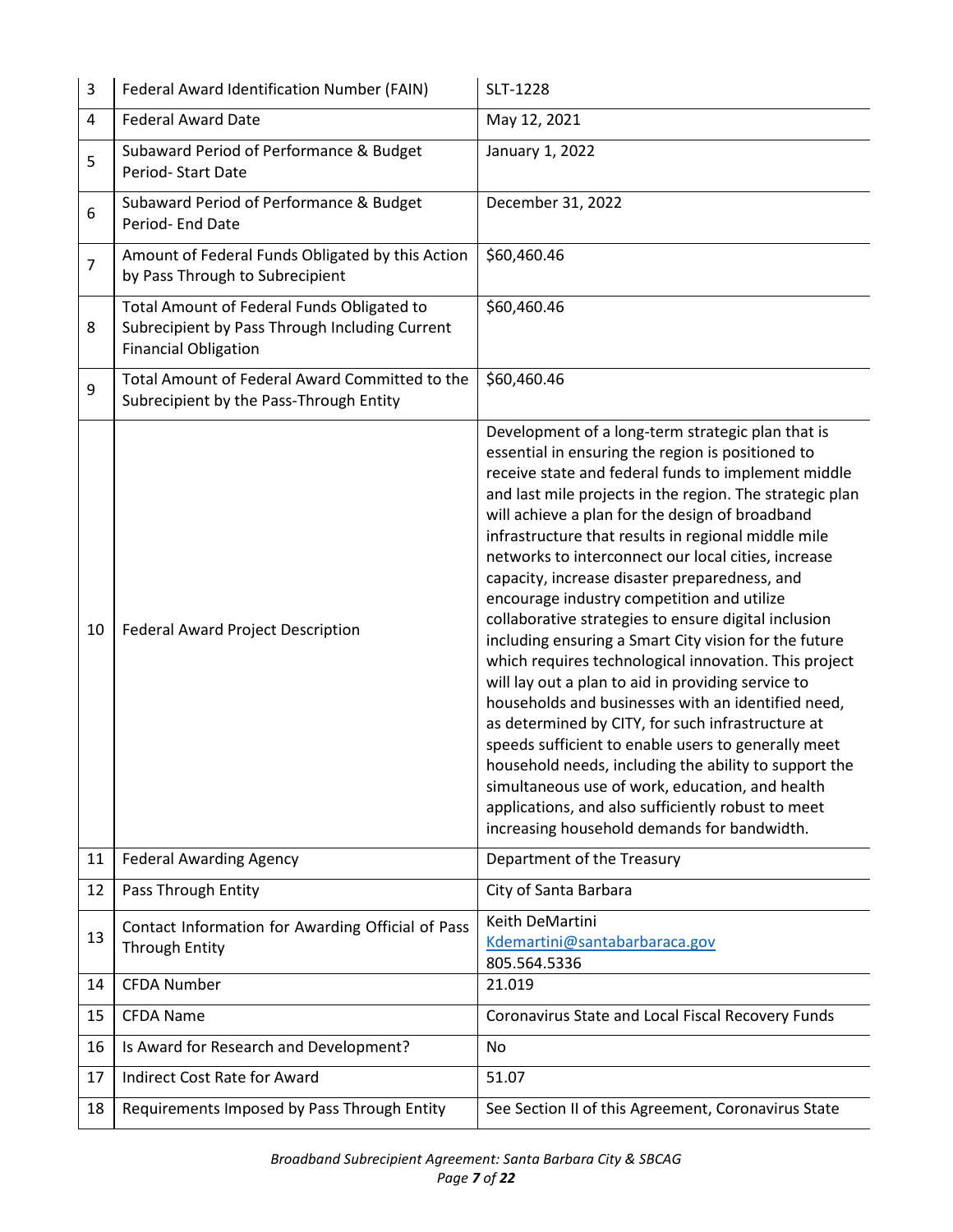|    |                                                                      | and Local Fiscal Recovery Fund Requirements                                                                          |
|----|----------------------------------------------------------------------|----------------------------------------------------------------------------------------------------------------------|
| 19 | Additional requirements- Financial and<br><b>Performance Reports</b> | See Section II of this Agreement, Coronavirus Local<br>Fiscal Recovery Fund Requirements, including<br>Subsection B. |
| 20 | Access to Subrecipient Records                                       | See Section II of this Agreement, Coronavirus<br>Local Fiscal Recovery Fund, including Subsection<br>C.              |
| 21 | <b>Close-out Terms and Conditions</b>                                | See Section VII.B.3 of this Agreement, Closeouts.                                                                    |

#### **III. TERM**

SBCAG shall commence performance on January 1, 2022 end performance upon completion, not later than on December 31, 2022, unless earlier terminated. All work to be performed hereunder and set out in the Scope of Services shall be completed. However, SBCAG's obligations to complete the Scope of Services shall survive the expiration of the term of this Agreement.

#### **IV. PAYMENT**

It is expressly agreed and understood that the total amount to be paid by the CITY under this Agreement shall not exceed \$60,460.46, in accordance with Exhibit B.CITY may require a more detailed budget breakdown than the one contained herein, and SBCAG shall provide such detailed budget information within five workdays of CITY'S request. SBCAG will provide detailed budget information in the form and content prescribed by CITY so long as the form and content are reasonably available through SBCAG's financial reporting systems.

## **V. NOTICES**

Notices required by this Agreement shall be in writing and delivered via U.S. Mail (postage prepaid), commercial courier, or personal delivery. Notices may be delivered by facsimile or other electronic means if the party to be noticed agrees to delivery by these means and if that delivery is followed by delivery via U.S. Mail (postage prepaid), commercial courier, or personal delivery the next business day. Any notice sent as aforesaid shall be deemed received five days following deposit in the U.S. Mail, or upon signature of receipt if delivered through commercial courier or personal delivery. All notices and other written communications under this Agreement shall be addressed to the individuals in the capacities indicated below, unless otherwise modified by subsequent written notice. This Notices section shall not be construed as meaning that either party agrees to service of process except as required by applicable law.

| CITY                                | <b>SBCAG</b>                               |  |  |  |  |
|-------------------------------------|--------------------------------------------|--|--|--|--|
| Adam Hendel                         | SANTA BARBARA COUNTY ASSOCIATION OF        |  |  |  |  |
| City of Santa Barbara, Public Works | <b>GOVERNMENTS</b>                         |  |  |  |  |
| 630 Garden Street                   | ATTN: Michael Becker, Director of Planning |  |  |  |  |
| Santa Barbara, CA 93101             | 260 N San Antonio Rd B,                    |  |  |  |  |
|                                     | Santa Barbara, CA 93110                    |  |  |  |  |

#### **VI. GENERAL CONDITIONS**

#### A. General Compliance

SBCAG agrees to comply with the requirements of SLFRF including but not limited to Section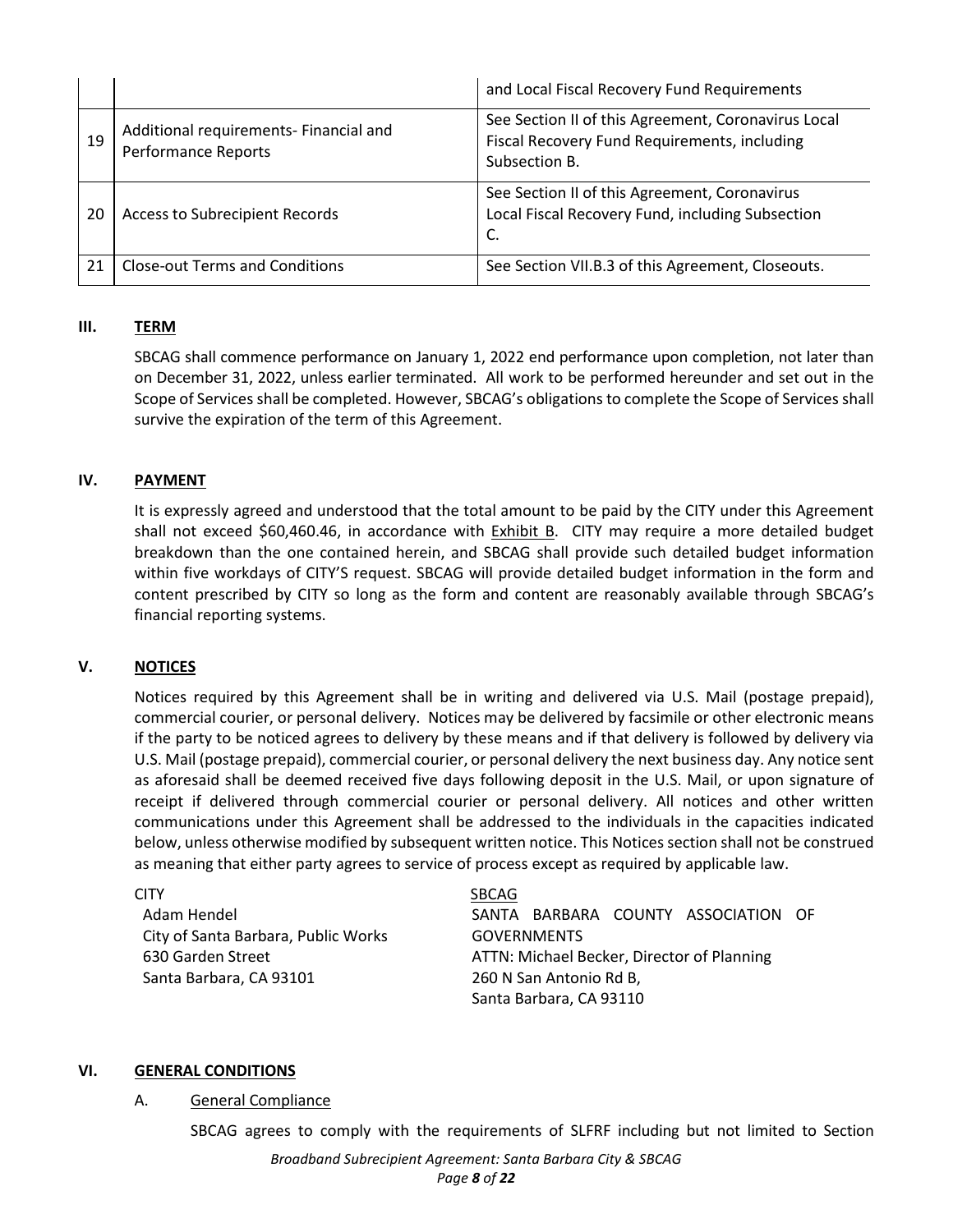602(b)(2) and 603(b) of the Social Security Act (the Act) as added by Section 9901 of the American Rescue Plan Act, Pub. L. No. 117-2 (March 11, 2021), and all other applicable Federal, state and local laws, regulations, ordinances, orders, rules, guidelines, directives, circulars, bulletins, notices and policies governing the SLFRF now and as they may be amended from time to time.

B. Independent Contractor

Nothing contained in this Agreement is intended to, or shall be construed in any manner, as creating or establishing the relationship of employer/employee between the parties. SBCAG shall at all times remain an independent contractor with respect to the services to be performed under this Agreement. CITY shall not be responsible for paying any taxes on SBCAG's behalf, and should CITY be required to do so by state, federal, or local taxing agencies, SBCAG agrees to promptly reimburse CITY for the full value of such paid taxes plus interest and penalty if any. These taxes shall include, but not be limited to, the following: FICA (Social Security), unemployment insurance contributions, income tax, disability insurance and workers' compensation Insurance. In addition, SBCAG understands and acknowledges that it shall not be entitled to any of the benefits of a CITY employee, including but not limited to vacation, sick leave, administrative leave, health insurance, disability insurance, retirement, unemployment insurance, workers' compensation and protection of tenure.

# C. Insurance and Indemnification

i. Mutual Indemnification

In lieu of and notwithstanding the pro rata risk allocation which might otherwise be imposed between the parties pursuant to California Government Code Section 895.6, the parties agree that all losses or liabilities incurred by a party shall not be shared pro rata but instead the parties agree that pursuant to California Government Code Section 895.4, each party hereto shall fully indemnify and hold the other party, its officers, board members, employee and agents, harmless from any claim, expense or cost, damage or liability imposed for injury (as defined by California Government Code Section 810.8) occurring by reason of the negligent acts or omissions or willful misconduct of the indemnifying party, its officers, board members, employees or agents, under or in connection with or arising out of any work, authority or jurisdiction delegated to such party under this Agreement. No party, nor any officer, board member, employee or agent of any party shall be responsible for any damage or liability occurring by reason of the negligent acts or omissions or willful misconduct of other party hereto, its officers, board members, employees, or agents, under or in connection with or arising out of any work, authority or jurisdiction delegated to such other party under this Agreement.

ii. Insurance

Each party shall maintain its own insurance coverage, through commercial insurance, selfinsurance or a combination thereof, against any claim, expense, cost, damage, or liability arising out of the performance of its responsibilities pursuant to this Agreement.

## D. Suspension or Termination

In accordance with 2 CFR Part 200 Uniform Administrative Requirements, Cost Principles, and Audit Requirements for Federal Awards, CITY may suspend or terminate this Agreement if SBCAG materially fails to comply with the terms of the Department of Treasury's SLFRF award to CITY, including, but not limited to, the grant agreement, or a notice of award or any terms of the Agreement, which include but are not limited to, the following:

i. Failure to comply with any of the laws, rules, regulations, ordinances, provisions, orders, guidelines, policies, circulars, bulletins, notices or directives referred to herein, or as may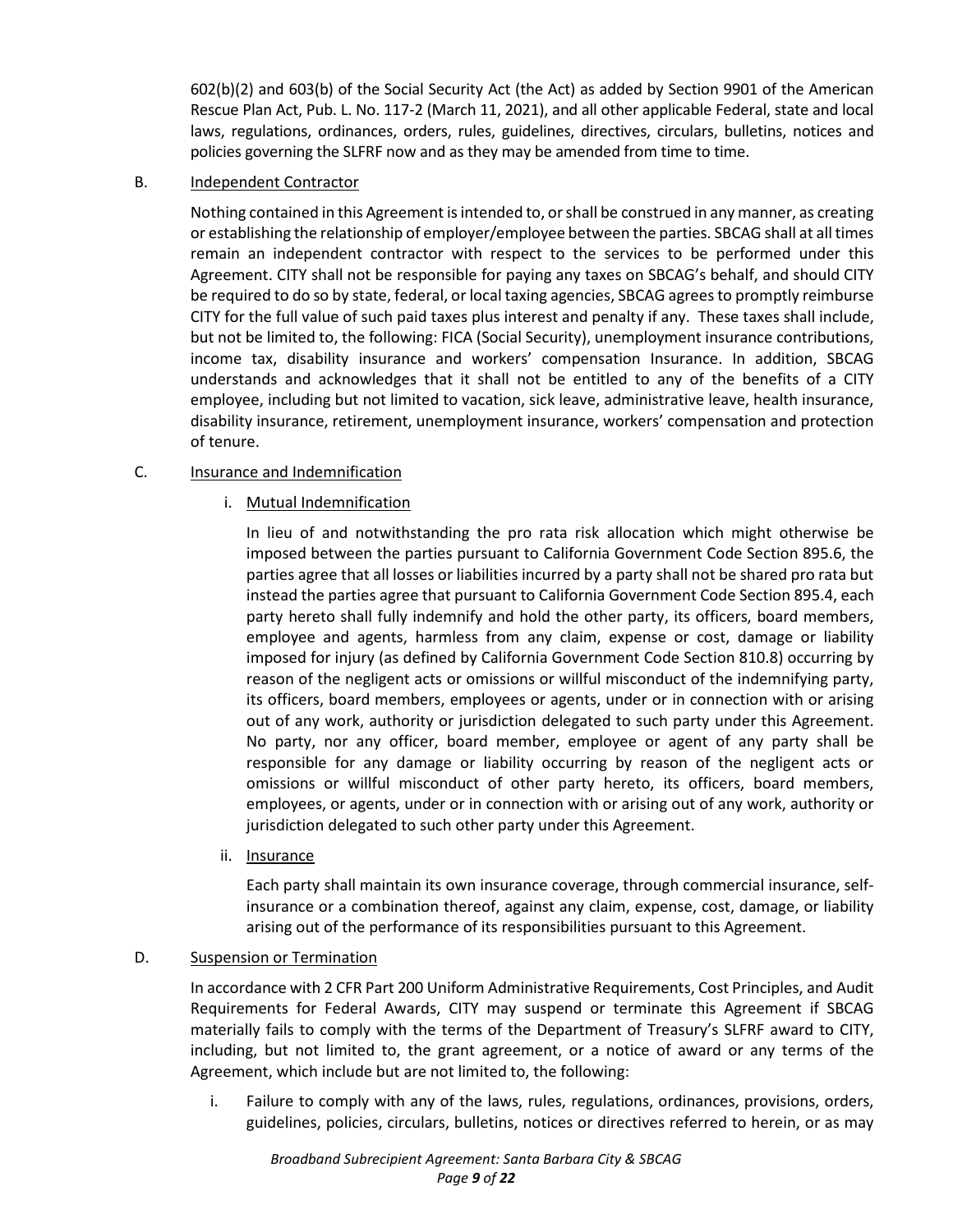become applicable at any time;

- ii. Failure, for any reason, of SBCAG to fulfill its obligations under this Agreement;
- iii. Submittal of reports that are false or that are incorrect or incomplete in any material respect.
- iv. Termination.
	- a. **For Convenience.** In accordance with 2 CFR Part 200, either party may terminate this Agreement for convenience upon 30 days written notice. Upon such notice, the parties will work together in good faith to agree on any additional termination conditions, including the effective date and, in the case of partial termination, the portion to be terminated.
	- b. **For Nonappropriation of Funds.** Notwithstanding any other provision of this Agreement, in the event that no funds or insufficient funds are appropriated or budgeted by federal, state or CITY governments, or funds are not otherwise available for payments in the fiscal year(s) covered by the term of this Agreement, then CITY will notify SBCAG of such occurrence and CITY may terminate or suspend this Agreement in whole or in part, with or without a prior notice period. Subsequent to termination of this Agreement under this provision, CITY shall have no obligation to make payments with regard to the remainder of the term.
	- c. **For Cause.** Should either party default in the performance of this Agreement or materially breach any of its provisions, the non-breaching party may, at its sole option, terminate or suspend this Agreement in whole or in part by written notice. The date of termination shall be the date the notice is received, unless the notice directs otherwise. Upon receipt of notice by CITY to SBCAG, SBCAG shall immediately discontinue all services affected (unless the notice directs otherwise) and notify CITY as to the status of its performance.

Upon termination, SBCAG shall deliver to CITY all data, estimates, graphs, summaries, reports, and all other property, records, documents or papers may have been accumulated or produced by SBCAG in performing this Agreement, whether completed or in process, and any remaining funds, except such items as CITY may, by written permission, permit SBCAG to retain.

## **VII. ADMINISTRATIVE REQUIREMENTS**

## A. Financial Management

i. Accounting Standards

The SBCAG agrees to comply with the Uniform Administrative requirements referenced herein, including but not limited to 2 CFR Part 200 Uniform Administrative Requirements, Cost Principles, and Audit Requirements for Federal Awards. SBCAG agrees to adhere to the accounting principles and procedures referenced therein, utilize adequate internal controls, and maintain necessary source documentation for all costs incurred.

ii. Cost Principles

SBCAG agrees to comply with applicable cost principles, which principles shall be applied for all costs incurred whether charged on a direct or indirect basis.

iii. Program Income

*Broadband Subrecipient Agreement: Santa Barbara City & SBCAG*  If program income is earned, the use of program income by SBCAG shall comply with SLFRF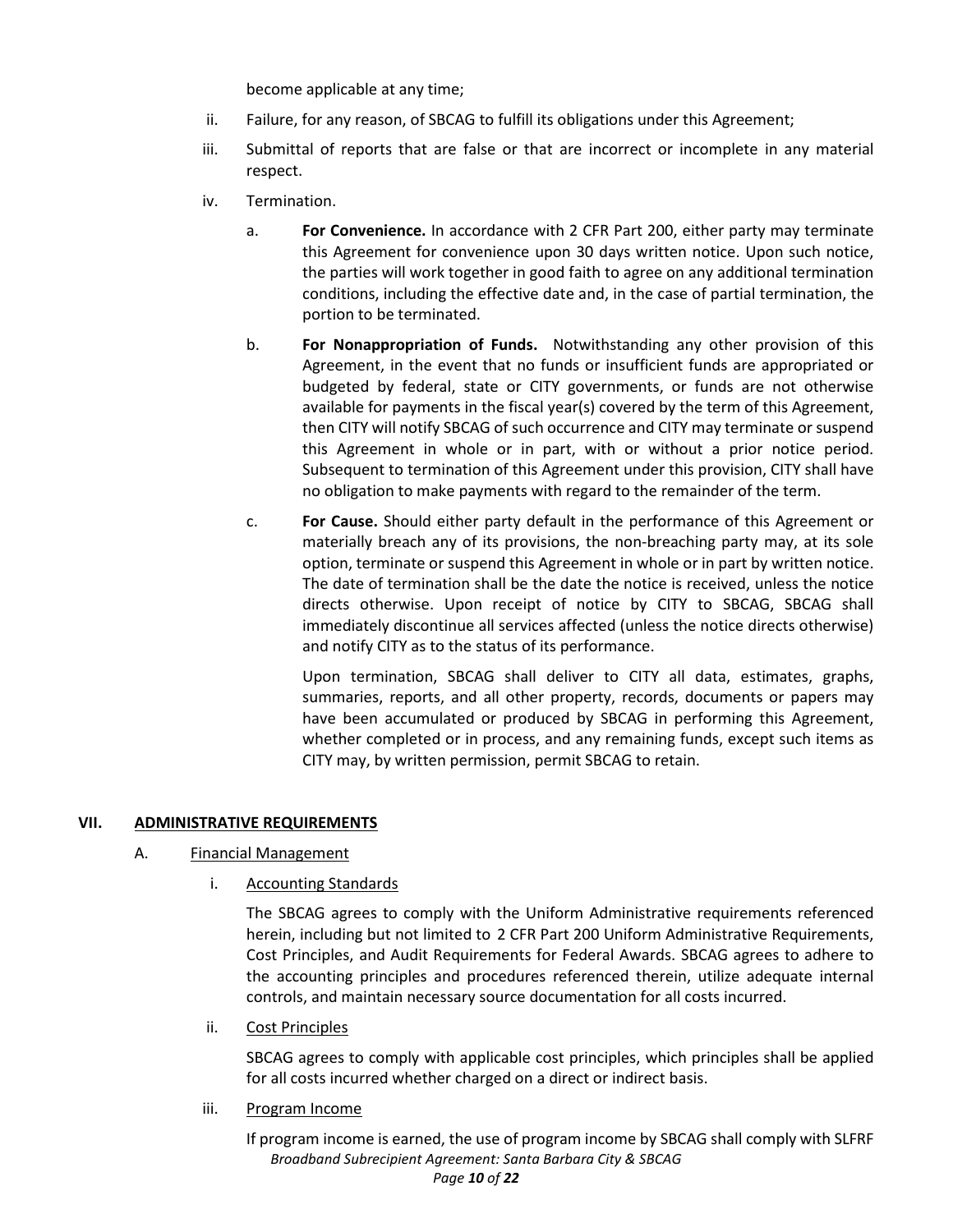Program requirements. Taxes, special assessments, levies, fines, and other such revenues raised by SBCAG are not program income unless the revenues are specifically identified in the Federal award or Federal awarding agency regulations as program income. (2 CFR § 200.307(c).) Additionally, upon expiration of this Agreement, SBCAG shall return to the CITY all SLFRF program income in accordance with the Close-Out provisions in the Agreement. The reversion of any project related assets shall comply with 2 CFR Part 200 as applicable.

iv. Indirect Costs

If indirect costs are charged, SBCAG shall provide CITY with proof of a certification of indirect costs that is in compliance with 2 CFR Part 200, Subpart E, "Cost Principles," and appendices V and VII for State, Local and Indian Tribal Governments.

v. Procurement

SBCAG shall comply with its procurement policy which is consistent with the requirements in 2 CFR Part 200 Uniform Administrative Requirements, Cost Principles, and Audit Requirements for Federal Awards.

vi. Travel

SBCAG shall obtain written approval from the CITY for any travel outside Santa Barbara County paid for with funds provided under this Agreement.

vii. Administrative Requirements

SBCAG also agrees to comply with all applicable uniform administrative requirements set forth in Section 602(b)(2) and 603(b) of the Social Security Act (the Act) as added by Section 9901 of the American Rescue Plan Act, Pub. L. No. 117-2 (March 11, 2021) regulations adopted thereunder, the Grantmaking Agreement awarding funds to CITY, and all other applicable Federal, state and local laws, regulations, ordinances, orders, rules, guidelines, directives, circulars, bulletins, notices and policies governing the SLFRF Program now and as they may be amended from time to time; and (b) in the provisions contained in the Federal Office of Management and Budget Circular 2 CFR Part 200 Uniform Administrative Requirements, Cost Principles, and Audit Requirements for Federal Awards. No costs shall be invoiced or billed except for expenditures authorized in the budget contained within this Agreement and Exhibit B. The itemized costs shall be of sufficient detail to provide a sound basis for the CITY to effectively monitor costs under this Agreement.

## B. Additional Documentation and Record Keeping Requirements

i. Ownership of Documents

Each and every report, draft, map, record, plan, document and other writing produced (hereinafter "Documents"), prepared or caused to be prepared by SBCAG, its officers, employees, agents, representatives, contractors and subcontractors in the course of performing this Agreement shall be made available to CITY and the Broadband Alliance of Santa Barbara County upon request. CITY and the Broadband Alliance of Santa Barbara County shall have the right to use Documents in their discretion without further compensation to SBCAG.

ii. Close-outs

SBCAG also agrees to comply with all grant closeout procedures set forth in the SLFRF Program and all applicable requirements set forth in 2 CFR Part 200 Uniform Administrative Requirements, Cost Principles, and Audit Requirements for Federal Awards. SBCAG's obligations to the CITY shall not end until all close-out requirements are completed. Activities during this close-out period shall include, but are not limited to: making final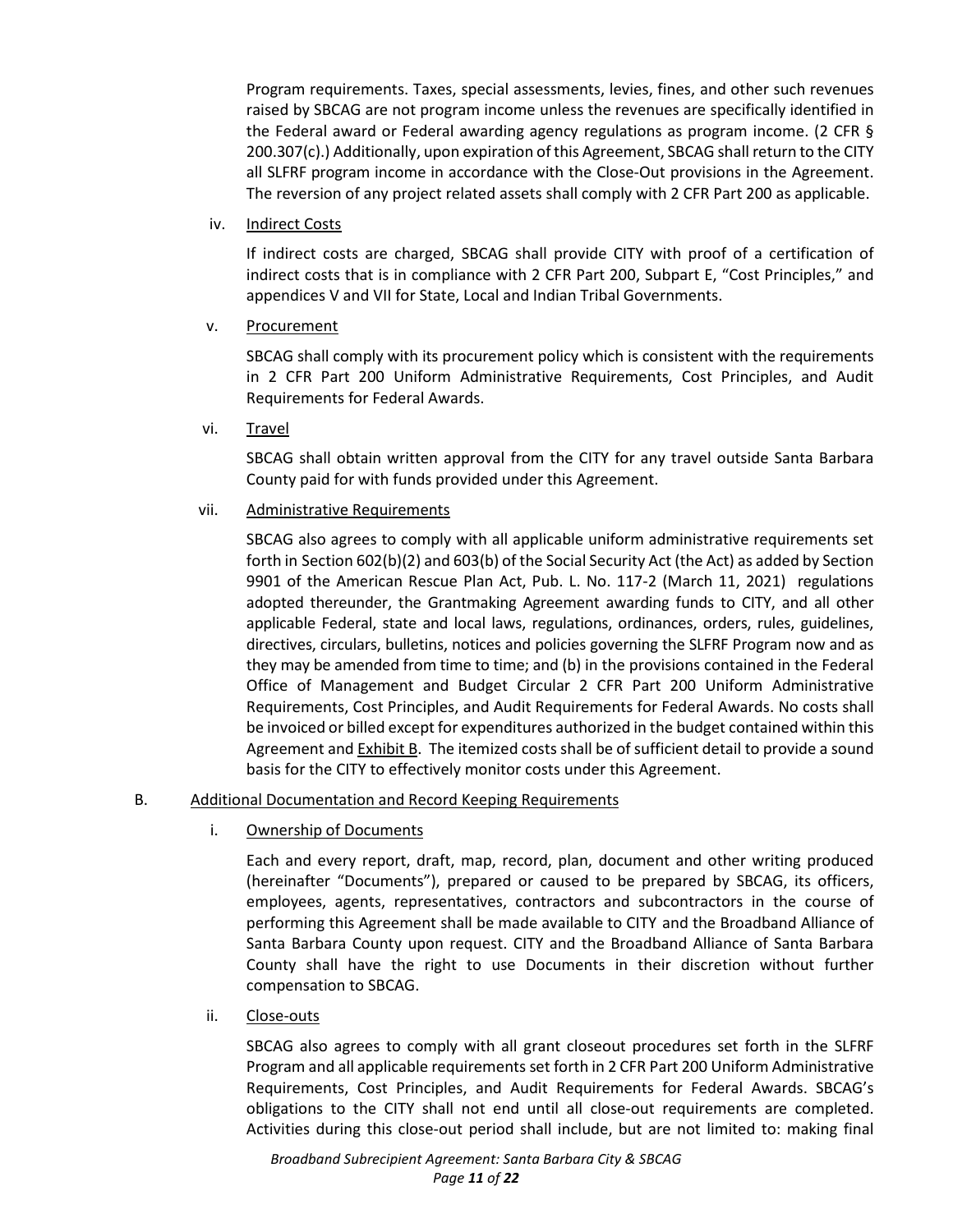payments, disposing of program assets (including the return of all unused materials, equipment, unspent cash advances, program income balances, and accounts receivable to the CITY), and determining the custodianship of records. Notwithstanding the foregoing, the terms of this Agreement shall remain in effect during any period that SBCAG has control over SLFRF funds, including program income. Pursuant to the Guidance, any funds not obligated or expended for eligible uses by the timelines in the award must be returned to Treasury, including any unobligated or unexpended funds that have been provided to Subrecipients and contractors as part of the award closeout process pursuant to 2 CFR Section 200.344(d). Thus, SBCAG will return any unobligated or unexpended SLFRF funds, including program income to the CITY. For purposes of determining expenditure eligibility, Treasury's Interim Final Rule provides that "incurred" has the same meaning given to "financial obligation" in 2 CFR Section 200.1. Subrecipient shall comply with 2 CFR Section 200.344, as applicable.

## iii. Audits & Inspections

All SBCAG records with respect to any matters covered by this Agreement shall be made available to CITY, the Department of Treasury and the Controller General of the United States or any of their authorized representatives, at any time during normal business hours, as often as deemed necessary, to audit, examine, and make copies, excerpts or transcripts of all relevant data. Any deficiencies, audit findings, or required corrective actions noted in audit reports must be fully cleared by SBCAG within 30 days after receipt by SBCAG unless a longer time period is agreed upon in writing by the CITY. SBCAG hereby agrees to have an annual program-specific audit conducted by a certified public accounting firm in accordance with 2 CFR Part 200 Uniform Administrative Requirements, Cost Principles, and Audit Requirements for Federal Awards. If this Agreement exceeds ten thousand dollars (\$10,000.00), SBCAG shall be subject to the examination and audit of the California State Auditor, at the request of the CITY or as part of any audit of the CITY, for a period of three (3) years after final payment under this Agreement (Cal. Govt. Code Section 8546.7). SBCAG shall participate in any audits and reviews, whether by CITY or the State, with each party responsible for its own costs.

If the Department of Treasury or other federal agency demands reimbursement from CITY for CITY's payments to SBCAG, SBCAG shall fully and completely reimburse CITY in the total amount of such disallowed payments directly caused by SBCAG. This provision shall survive the termination or expiration of this Agreement.

#### iv. Access to Records

SBCAG shall furnish and cause each of its own contractors and subcontractors to furnish all information and reports required hereunder and will permit access to books, records and accounts by the CITY, the Department of Treasury or other authorized officials or their agents, to ascertain compliance with the laws, rules, regulations, executive orders, ordinances, resolutions, guidelines, policies, directives, standards and provisions stated in this Agreement or the SLFRF Program.

## **IX. PERSONNEL & PARTICIPANT CONDITIONS**

#### A. ASSURANCE OF COMPLIANCE WITH TITLE VI OF THE CIVIL RIGHTS ACT OF 1964

As a condition of receipt of federal financial assistance from the Department of the Treasury, the Subrecipient provides the assurances stated herein. The federal financial assistance may include federal grants, loans and contracts to provide assistance to the Subrecipient's beneficiaries, the use or rent of Federal land or property at below market value, Federal training, a loan of Federal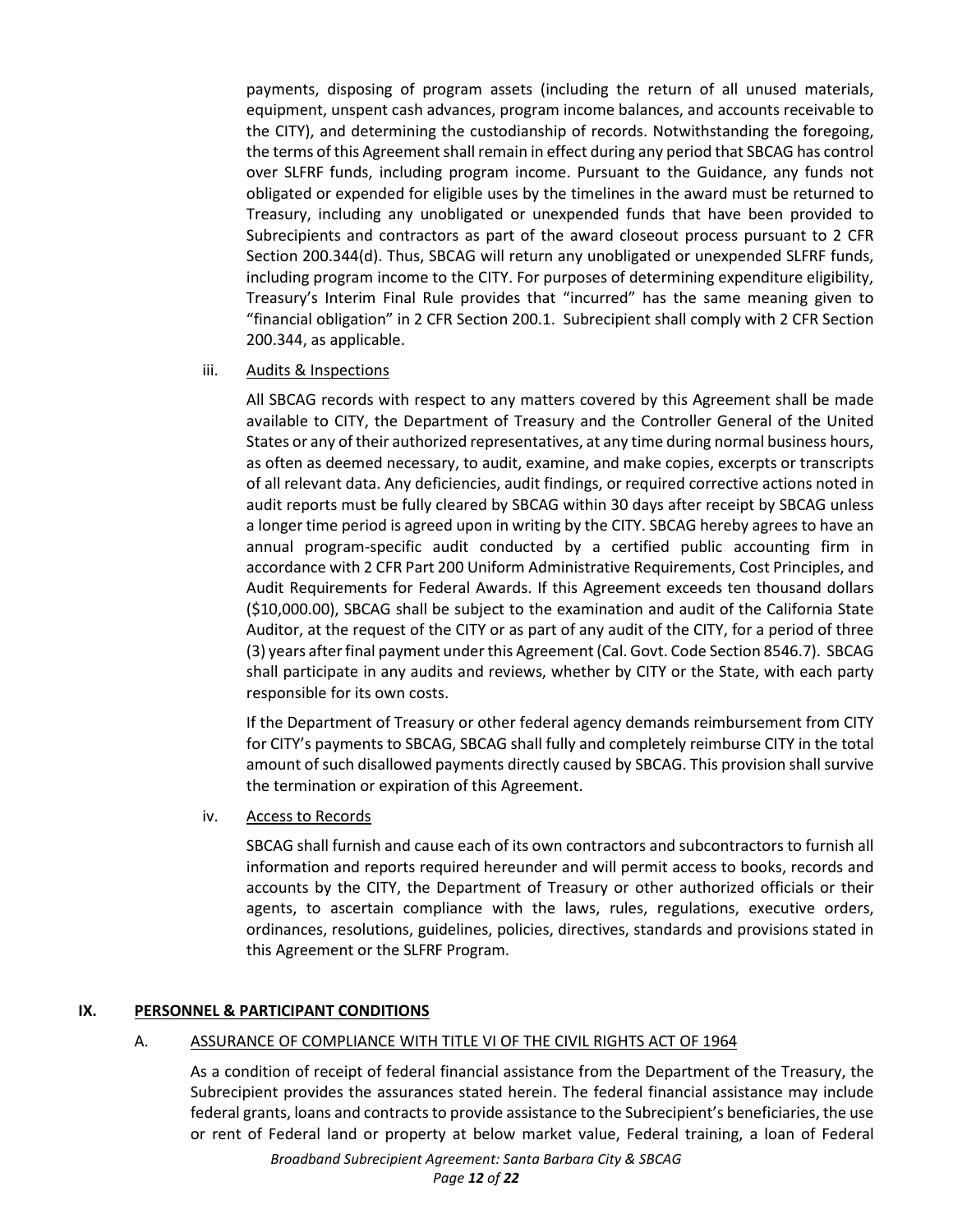personnel, subsidies, and other arrangements with the intention of providing assistance. Federal financial assistance does not encompass contracts of guarantee or insurance, regulated programs, licenses, procurement contracts by the Federal government at market value, or programs that provide direct benefits.

The assurances apply to all federal financial assistance from or funds made available through the Department of the Treasury, including any assistance that the Subrecipient may request in the future.

The Civil Rights Restoration Act of 1987 provides that the provisions of the assurances apply to all of the Subrecipient's program(s), and activity(ies), so long as any portion of the Subrecipient's program(s) or activity(ies) is federally assisted in the manner prescribed above.

- i. Subrecipient ensures its current and future compliance with Title VI of the Civil Rights Act of 1964, as amended, which prohibits exclusion from participation, denial of the benefits of, or subjection to discrimination under programs and activities receiving federal financial assistance, of any person in the United States on the ground of race, color, or national origin (42 U.S.C.§ 2000d *et seq.*), as implemented by the Department of Treasury Title VI regulations at 31 CFR Part 22 and other pertinent executive orders such as Executive Order 13166; directives; circulars; policies; memoranda and/or guidance documents;
- ii. Subrecipient acknowledges that Executive Order 13166, "Improving Access to Services for Persons with Limited English Proficiency," seeks to improve access to federally assisted programs and activities for individuals who, because of national origin, have Limited English Proficiency (LEP). Subrecipient understands that denying a person access to its programs, services, and activities because of LEP is a form of national origin discrimination prohibited under Title VI of the Civil Rights Act of 1964 and the Department of the Treasury's implementation regulations. Accordingly, Subrecipient shall initiate reasonable steps, or comply with the Department of the Treasury's directives, to ensure that LEP persons have meaningful access to its programs, services and activities. Subrecipient understands and agrees that meaningful access may entail providing language assistance services, including oral interpretation and written translation where necessary, to ensure effective communication in the Subrecipient's programs, services, and activities.
- iii. Subrecipient agrees to consider the need for language services for LEP persons when Subrecipient develops applicable budgets and conducts programs, services and activities. As a resource, the Department of the Treasury has published its LEP guidance at 70 FR 6067. For more information on taking reasonable steps to provide meaningful access for LEP persons, please visit http://www.lep.gov.
- iv. Subrecipient acknowledges and agrees that compliance with the assurances constitutes a condition of continued receipt of federal financial assistance and is binding upon Subrecipient and Subrecipient's successors, transferees and assignees for the period in which such assistance in provided.
- v. Subrecipient acknowledges and agrees that it must require any sub-grantees, contractors, subcontractors, successors, transferees, and assignees to comply with assurances 1-4 above, and agrees to incorporate the following language in every contract or agreement subject to Title VI and its regulations between the Subrecipient and the Subrecipient's sub-grantees, contractors, subcontractors, successors, transferees and assignees:

*The sub-grantee, contractor, subcontractor, successor, transferee, and assignee shall comply with Title VI of the Civil Rights Act of 1964, which prohibits recipients of federal financial assistance from excluding a program or activity, denying benefits of, or otherwise discriminating against a person on the basis of race, color, or national origin (42 U.S.C. §*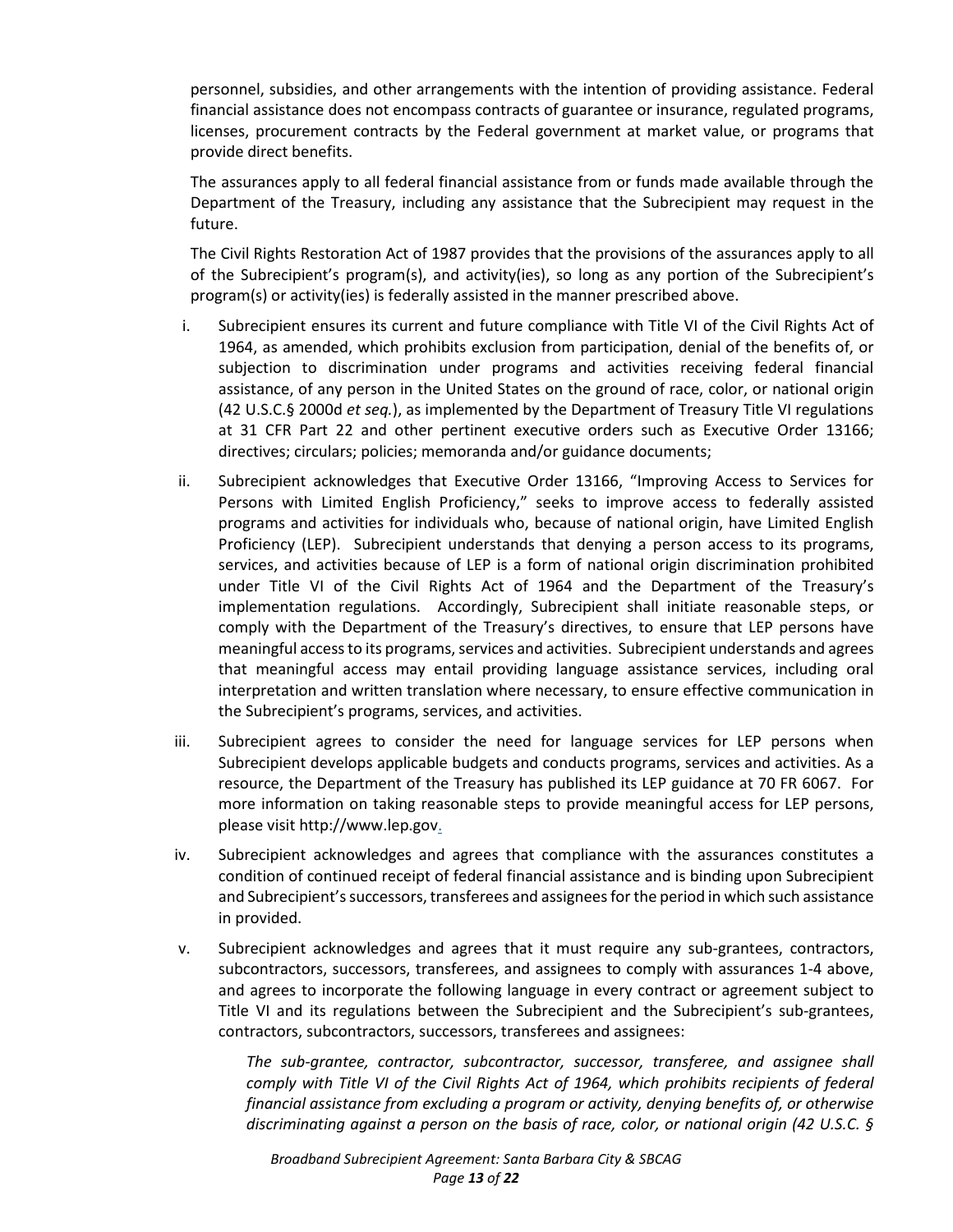*2000d et seq.), as implemented by the Department of Treasury's Title VI regulations, 31 CFR Part 22, which are herein incorporated by reference and made part of this contract (or agreement). Title VI also includes protection to persons with "Limited English Proficiency" in any program or activity receiving federal financial assistance, 42 U.S.C. § 2000d et seq., as implemented by the Department of Treasury's Title VI regulations, 31 CFR Part 22, and herein incorporated by reference and made part of this contract or agreement.* 

- vi. Subrecipient understands and agrees that if any real property or structure is provided or improved with the aid of federal financial assistance by the Department of the Treasury, this assurance obligates the Subrecipient, or in the case of a subsequent transfer, the transferee, for the period during which the real property or structure is used for a purpose for which the federal financial assistance is extended or for another purpose involving the provision of similar services or benefits. If any personal property is provided, this assurance obligates the Subrecipient for the period during which it retains ownership or possession of the property.
- vii. Subrecipient shall cooperate in any enforcement or compliance review activities by the Department of the Treasury of the aforementioned obligations. Enforcement may include investigation, arbitration, mediation, litigation, and monitoring of settlement agreements that may result from these actions. Subrecipient shall comply with information requests, on-site compliance reviews, and reporting requirements.
- viii. Subrecipient shall maintain a complaint log and inform the Department of the Treasury of any complaints of discrimination on the grounds of race, color, or national origin, and limited English proficiency covered by Title VI of the Civil Rights Act of 1964 and implementing regulations and provide, upon request, a list of all such reviews and proceedings based on the complaint, pending or completed, including outcome. Subrecipient also must inform the Department of the Treasury if Subrecipient has received no complaints under Title VI.
- ix. Subrecipient must provide documentation of an administrative agency's or court's findings of non-compliance of Title VI and efforts to address the non-compliance, including any voluntary or other agreements between the Subrecipient and the administrative agency that made the finding. If the Subrecipient settles a case or matter alleging such discrimination, the Subrecipient must provide documentation of the settlement. If Subrecipient has not been the subject of any court or administrative agency finding of discrimination, please so state.
- x. If the Subrecipient makes sub-awards to other agencies or other entities, the Subrecipient is responsible for ensuring that sub-recipients also comply with Title VI and other applicable authorities covered in this document. State agencies that make sub-awards must have in place standard grant assurances and review procedures to demonstrate that they are effectively monitoring the civil rights compliance of sub-recipients.

The United States of America has the right to seek judicial enforcement of the terms of this assurances document and nothing in this document alters or limits the federal enforcement measures that the United States may take in order to address violations of this document or applicable federal law.

Under penalty of perjury, the undersigned official(s) certifies that official(s) has read and understood the Subrecipient's obligations as herein described, that any information submitted in conjunction with this assurance document is accurate and complete, and that the Subrecipient is in compliance with the aforementioned nondiscrimination requirements.

## B. Employment Restrictions: Prohibited Activity

SBCAG is prohibited from using SLFRF Funds provided herein or personnel employed in the provision of the activities set out in the Scope of Services under this Agreement for: political activities; inherently religious activities; lobbying; political patronage; and nepotism activities.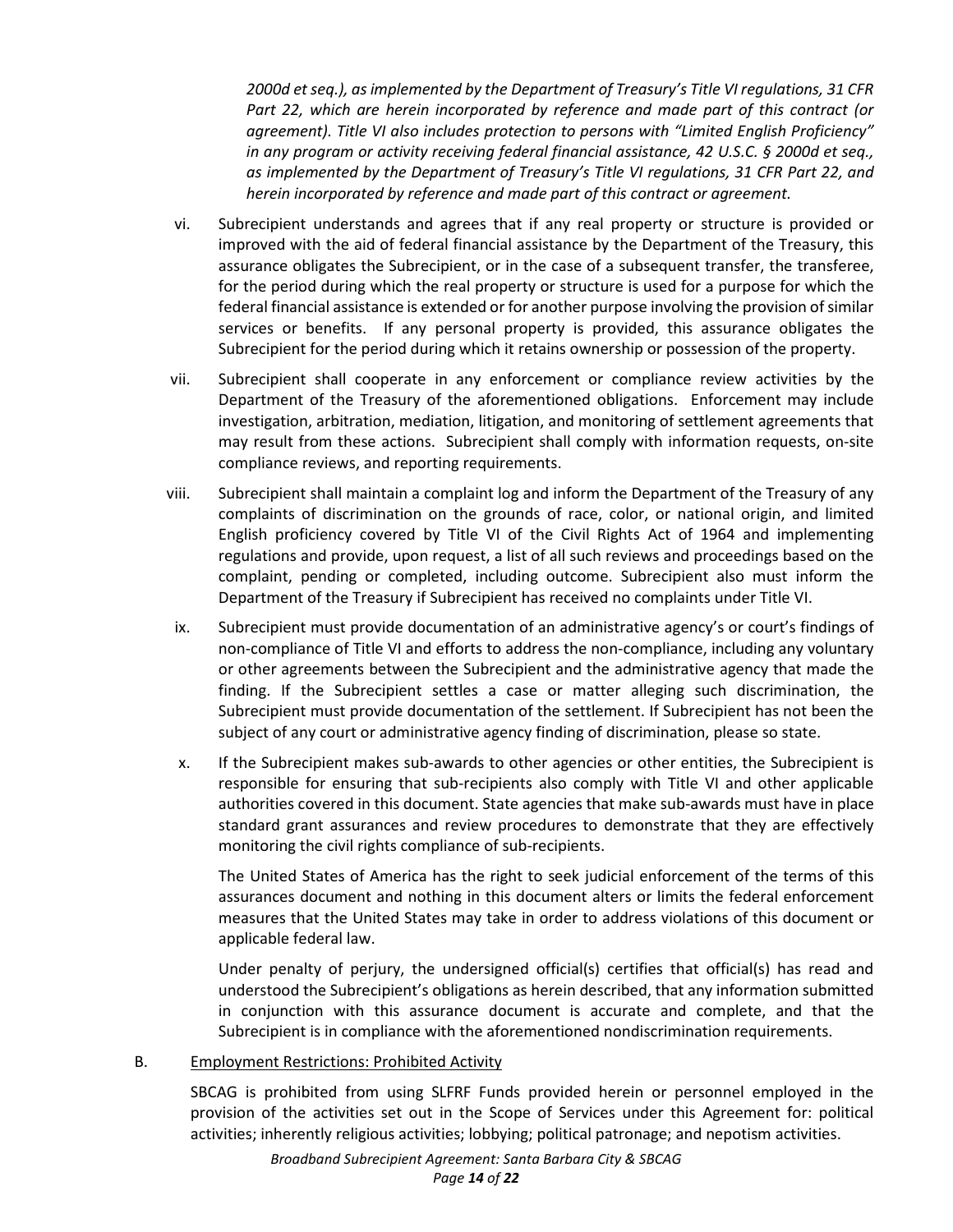# C. Conduct

# i. Non-Assignment

Neither party shall assign or transfer any interest in this Agreement without the prior written consent of the other party and any attempt to so assign or transfer without such consent shall be void and without legal effect and shall constitute grounds for termination.

- ii. Monitoring
- iii. SBCAG will monitor all subcontracted services on a regular basis to assure contract compliance. Selection Process

SBCAG shall undertake to ensure that all contracts and subcontracts let in the performance of this Agreement shall be awarded on a fair and open competition basis in accordance with applicable procurement requirements. Upon request of CITY, executed copies of all contracts and subcontracts shall be forwarded to the CITY along with documentation concerning the selection process.

iv. Conflict of Interest

Subrecipient agrees to and does maintain a conflict of interest policy consistent with 2 CFR Section 200.318(c) which includes but is not limited to:

- a. Maintaining a written code or standards of conduct that shall govern the performance of its officers, employees or agents engaged in the award and administration of contracts supported by Federal funds.
- b. No employee, officer or agent of SBCAG shall participate in the selection, or in the award or administration of a contract supported by Federal funds if a conflict of interest, real or apparent, would be involved.
- c. In accordance with 2 CFR Section 200.112, SBCAG will promptly disclose in writing to the CITY any potential conflict of interest in the performance of this Agreement.
- v. Lobbying

SBCAG hereby certifies that:

- a. No Federal appropriated funds have been paid or will be paid, by or on behalf of it, to any person for influencing or attempting to influence an officer or employee of any agency, a Member of Congress, an officer or employee of Congress, or an employee of a Member of Congress in connection with the awarding of any Federal contract, the making of any Federal grant, the making of any Federal loan, the entering into of any cooperative agreement, and the extension, continuation, renewal, amendment, or modification of any Federal contract, grant, loan, or cooperative agreement; and
- b. If any funds other than Federal appropriated funds have been paid or will be paid to any person for influencing or attempting to influence an officer or employee of any agency, a Member of Congress, an officer or employee of Congress, or an employee of a Member of Congress in connection with this Federal contract, grant, loan, or cooperative agreement, it will complete and submit Standard Form-LLL, "Disclosure Form to Report Lobbying," in accordance with its instructions; and
- c. It will require that the language of paragraphs (a), (b) and (d), of this certification be included in the award documents for all subawards or subcontracts and that SBCAG and subcontractors shall certify and disclose accordingly.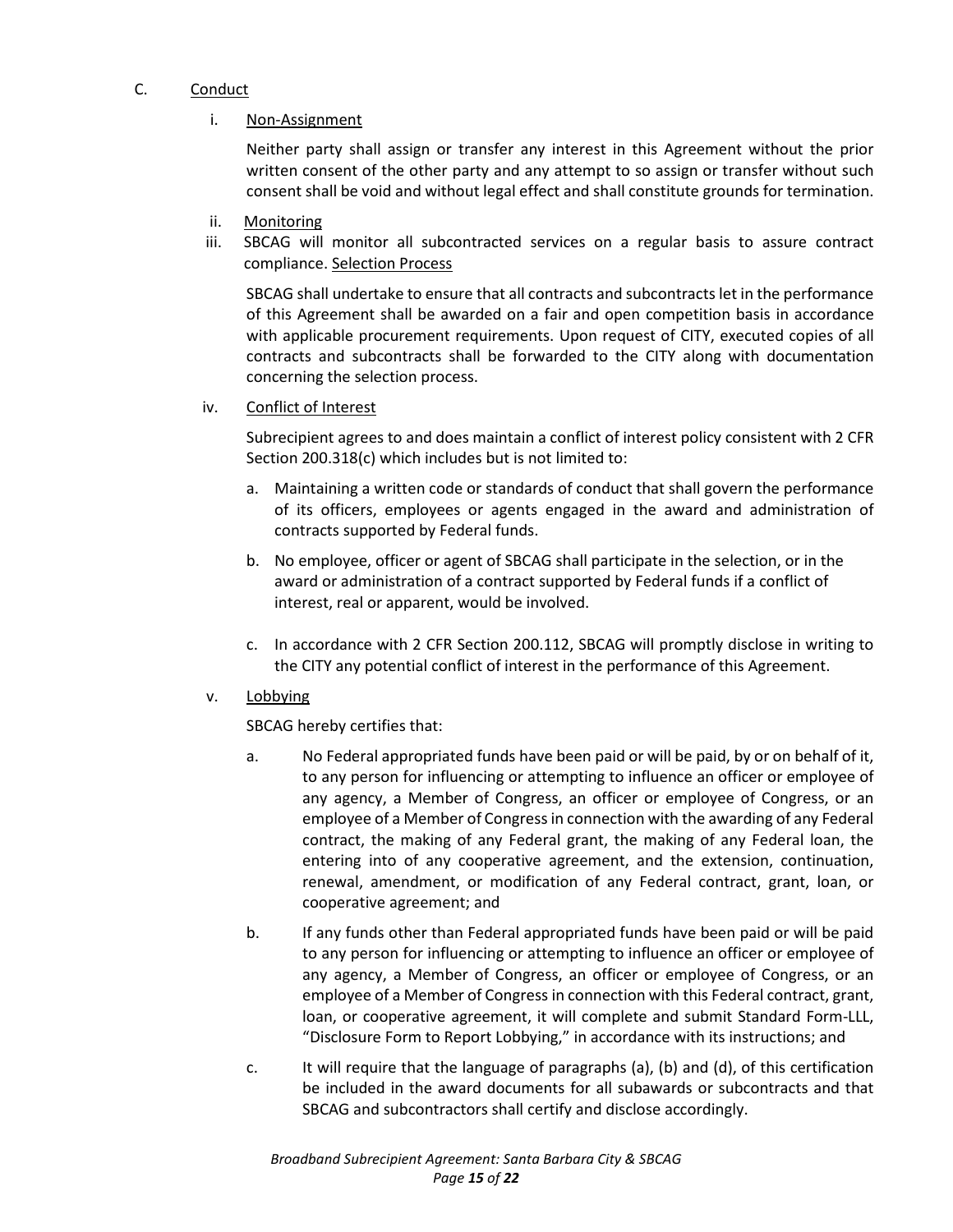# d. Lobbying Certification

This certification is a material representation of fact upon which reliance was placed when this transaction was made or entered into. Submission of this certification is a prerequisite for making or entering into this transaction imposed by section 1352, title 31, U.S.C. Any person who fails to file the required certification shall be subject to a civil penalty of not less than \$10,000 and not more than \$100,000 for each such failure.

vi. Drug Free Workplace

SBCAG shall comply with the Federal Drug-Free Workplace Act (41 U.S.C., §§ 8101 et seq.), and shall make all good faith efforts to continue to maintain a drug-free workplace, including establishing a drug-free awareness program to inform employees about the dangers of drug abuse and SBCAG's policy and penalties for drug abuse violations occurring in the workplace.

vii. Criminal Disclosure

SBCAG must disclose, in a timely manner, in writing to the CITY all violations of Federal criminal law involving fraud, bribery, or gratuity violations potentially affecting the award. Failure to make required disclosures can result in any of the remedies described in 2 CFR §200.338 Remedies for noncompliance, including suspension or debarment. (See also 2 CFR parts 180 and 2424 and 31 U.S.C. 3321.)

# **X. OTHER FEDERAL CONDITIONS**

## A. Procurement of Recovered Materials

SBCAG and its contractors must comply with section 6002 of the Solid Waste Disposal Act, as amended by the Resource Conservation and Recovery Act. The requirements of Section 6002 include procuring only items designated in guidelines of the Environmental Protection Agency (EPA) at [40 CFR part 247](https://www.ecfr.gov/current/title-40/part-247) that contain the highest percentage of recovered materials practicable, consistent with maintaining a satisfactory level of competition, where the purchase price of the item exceeds \$10,000 or the value of the quantity acquired during the preceding fiscal year exceeded \$10,000; procuring solid waste management services in a manner that maximizes energy and resource recovery; and establishing an affirmative procurement program for procurement of recovered materials identified in the EPA guidelines.

- B. Prohibition on Certain Telecomm Prohibition on Certain Telecommunications and Video Surveillance Services or Equipment
	- i. SBCAG and subrecipients are prohibited from obligating or expending loan or grant funds to:
		- a. Procure or obtain;
		- b. Extend or renew a contract to procure or obtain; or
		- c. Enter into a contract (or extend or renew a contract) to procure or obtain equipment, services, or systems that uses covered telecommunications equipment or services as a substantial or essential component of any system, or as critical technology as part of any system. As described in [Public Law 115-232,](https://www.govinfo.gov/link/plaw/115/public/232) section 889, covered telecommunications equipment is telecommunications equipment produced by Huawei Technologies Company or ZTE Corporation (or any subsidiary or affiliate of such entities).
	- ii. For the purpose of public safety, security of government facilities, physical security surveillance of critical infrastructure, and other national security purposes, video surveillance and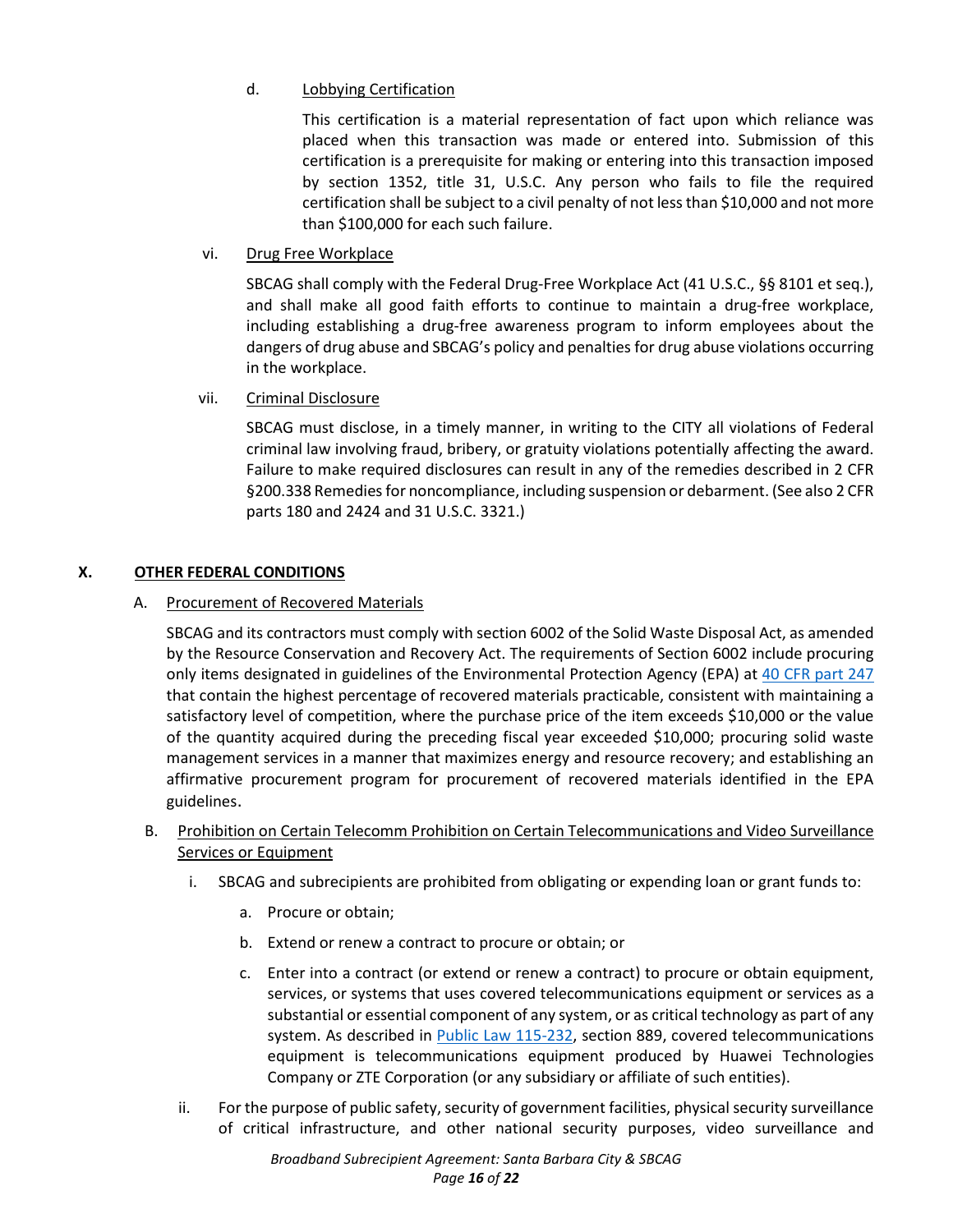telecommunications equipment produced by Hytera Communications Corporation, Hangzhou Hikvision Digital Technology Company, or Dahua Technology Company (or any subsidiary or affiliate of such entities).

- iii. Telecommunications or video surveillance services provided by such entities or using such equipment.
- iv. Telecommunications or video surveillance equipment or services produced or provided by an entity that the Secretary of Defense, in consultation with the Director of the National Intelligence or the Director of the Federal Bureau of Investigation, reasonably believes to be an entity owned or controlled by, or otherwise connected to, the government of a covered foreign country.
- v. In implementing the prohibition under Public Law 115-232, section 889, subsection (f), paragraph (1), heads of executive agencies administering loan, grant, or subsidy programs shall prioritize available funding and technical support to assist affected businesses, institutions and organizations as is reasonably necessary for those affected entities to transition from covered communications equipment and services, to procure replacement equipment and services, and to ensure that communications service to users and customers is sustained.
- vi. See Public Law 115-232, section 889 for additional information.
- vii. See also § 200.471.
- C. Domestic Preferences for Procurements
	- i. As appropriate and to the extent consistent with law, SBCAG should, to the greatest extent practicable under a Federal award, provide a preference for the purchase, acquisition, or use of goods, products, or materials produced in the United States (including but not limited to iron, aluminum, steel, cement, and other manufactured products). The requirements of this section must be included in all subawards including all contracts and purchase orders for work or products under this award.
	- ii. For purposes of this section:
		- a. "Produced in the United States" means, for iron and steel products, that all manufacturing processes, from the initial melting stage through the application of coatings, occurred in the United States.
		- b. "Manufactured products" means items and construction materials composed in whole or in part of non-ferrous metals such as aluminum; plastics and polymer-based products such as polyvinyl chloride pipe; aggregates such as concrete; glass, including optical fiber; and lumber.

# **XI. SEVERABILITY**

If any one or more of the provisions contained herein shall for any reason be held to be invalid, illegal or unenforceable in any respect, then such provision or provisions shall be deemed severable from the remaining provisions hereof, and such invalidity, illegality or unenforceability shall not affect any other provision hereof, and this Agreement shall be construed as if such invalid, illegal or unenforceable provision had never been contained herein.

## **XII. SECTION HEADINGS AND SUBHEADINGS**

The section headings and subheadings contained in this Agreement are included solely for convenience of reference and shall not affect the meaning, construction or effect of the terms of this Agreement.

*Broadband Subrecipient Agreement: Santa Barbara City & SBCAG*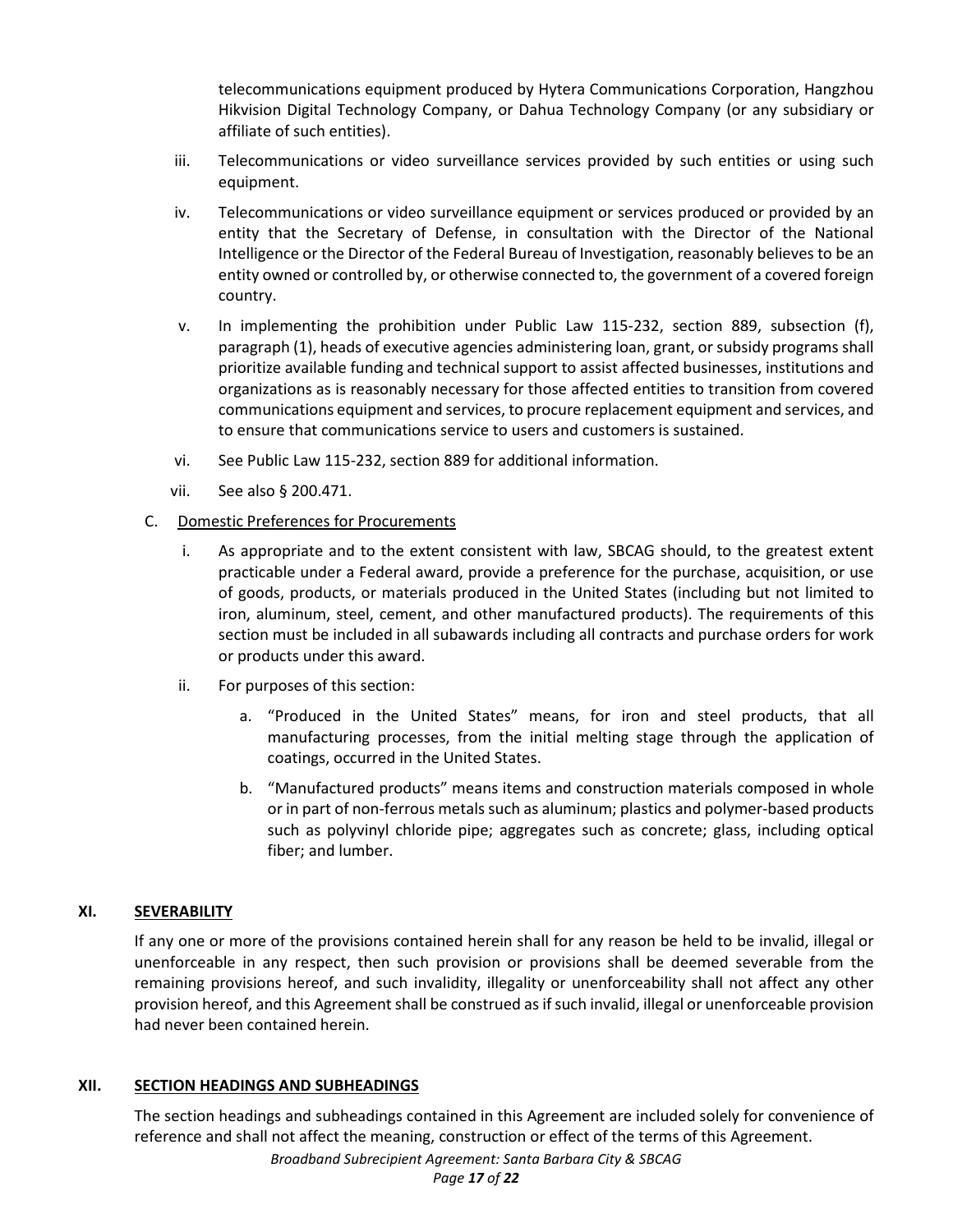#### **XIII. NO WAIVER OF DEFAULT**

No delay or omission of either party to exercise any right or power arising upon the occurrence of any event of default shall impair any such right or power or shall be construed to be a waiver of any such default or an acquiescence therein; and every power and remedy given by this Agreement to either party shall be exercised from time to time and as often as may be deemed expedient.

#### **XIV. ENTIRE AGREEMENT**

This Agreement constitutes the entire agreement between the CITY and SBCAG for SBCAG's use of funds received under this Agreement and it supersedes all prior and contemporaneous communications and proposals, whether electronic, oral, or written between the CITY and SBCAG with respect to this Agreement. Each party waives their future right to claim, contest or assert that this Agreement was modified, canceled, superseded, or changed by any oral agreements, course of conduct, waiver or estoppel.

#### **XV. REMEDIES NOT EXCLUSIVE**

No remedy herein conferred upon or reserved to either party is intended to be exclusive of any other remedy or remedies, and each and every such remedy, to the extent permitted by law, shall be cumulative and in addition to any other remedy given hereunder or now or hereafter existing at law or in equity or otherwise.

#### **XVI. TIME IS OF THE ESSENCE**

Time is of the essence in this Agreement and each covenant and term is a condition herein.

## **XVII. NONEXCLUSIVE AGREEMENT**

Each party understands that this is not an exclusive Agreement and that either party shall have the right to negotiate with and enter into contracts with others providing the same or similar services as those provided herein.

#### **XVIII. CALIFORNIA LAW**

This Agreement shall be governed by the laws of the State of California. Any litigation regarding this Agreement or its contents shall be filed in the County of Santa Barbara, if in state court, or in the federal district court nearest to Santa Barbara County, if in federal court.

## **XIX. EXECUTION OF COUNTERPARTS**

This Agreement may be executed in any number of counterparts and each of such counterparts shall for all purposes be deemed to be an original; and all such counterparts, or as many of them as the parties shall preserve undestroyed, shall together constitute one and the same instrument.

#### **XX. AUTHORITY**

All parties to this Agreement warrant and represent that they have the power and authority to enter into this Agreement in the names, titles and capacities herein stated and on behalf of any entities, persons, or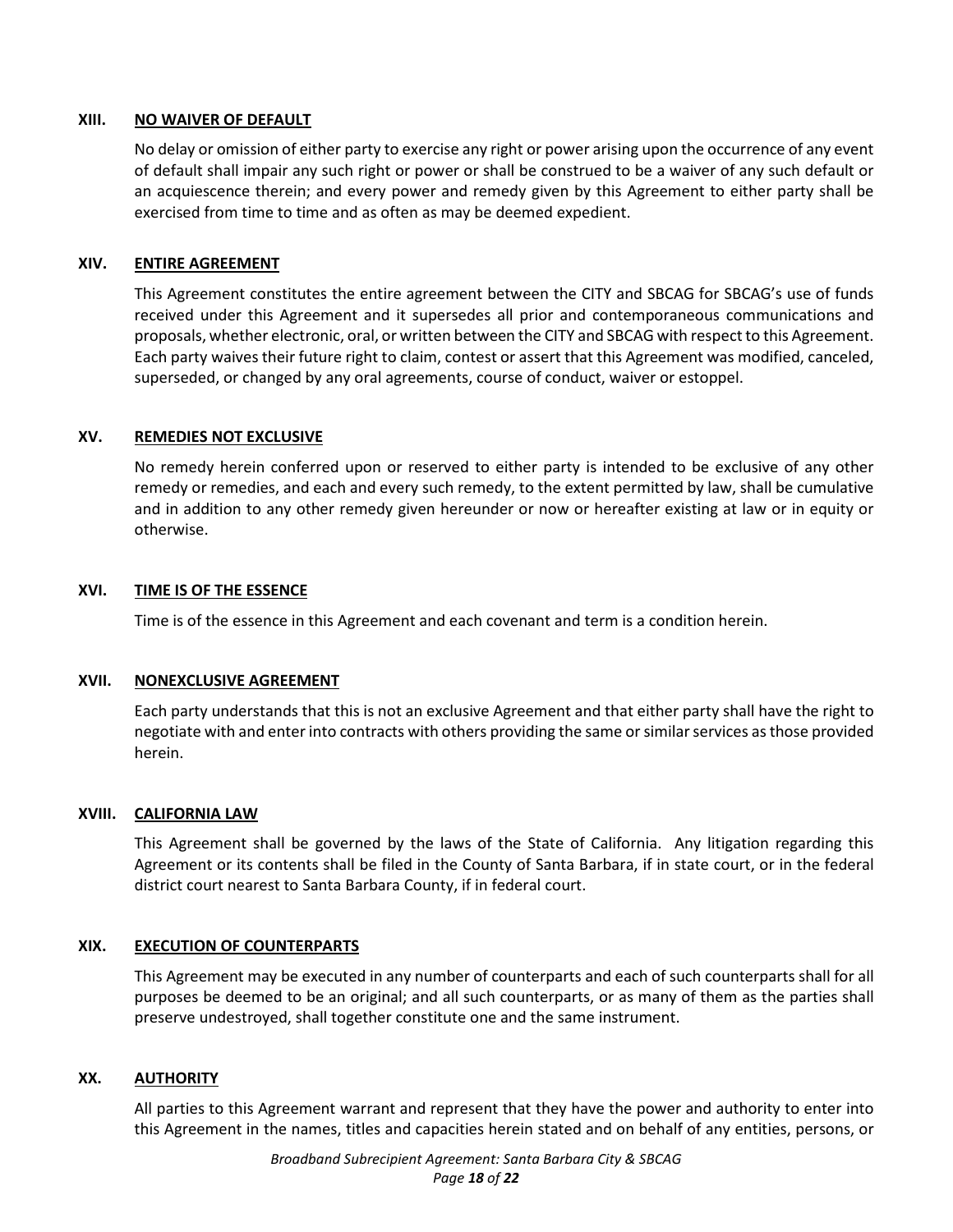firms represented or purported to be represented by such entity(ies), person(s), or firm(s) and that all formal requirements necessary or required by any local, state and/or federal law in order to enter into this Agreement have been fully complied with. Furthermore, by entering into this Agreement, each party warrants that it shall not have breached the terms or conditions of any other contract or agreement to which it is obligated, which breach would have a material effect hereon.

#### **XXI. PRECEDENCE**

In the event of conflict between the provisions contained in the numbered sections of this Agreement and the provisions contained in the Exhibits to this Agreement, the provisions of the Agreement shall prevail over those in the Exhibits.

#### **XXII. SURVIVAL**

All provisions of this Agreement which by their nature are intended to survive the termination or expiration of this Agreement shall survive such termination or expiration.

[Signatures on Following Page.]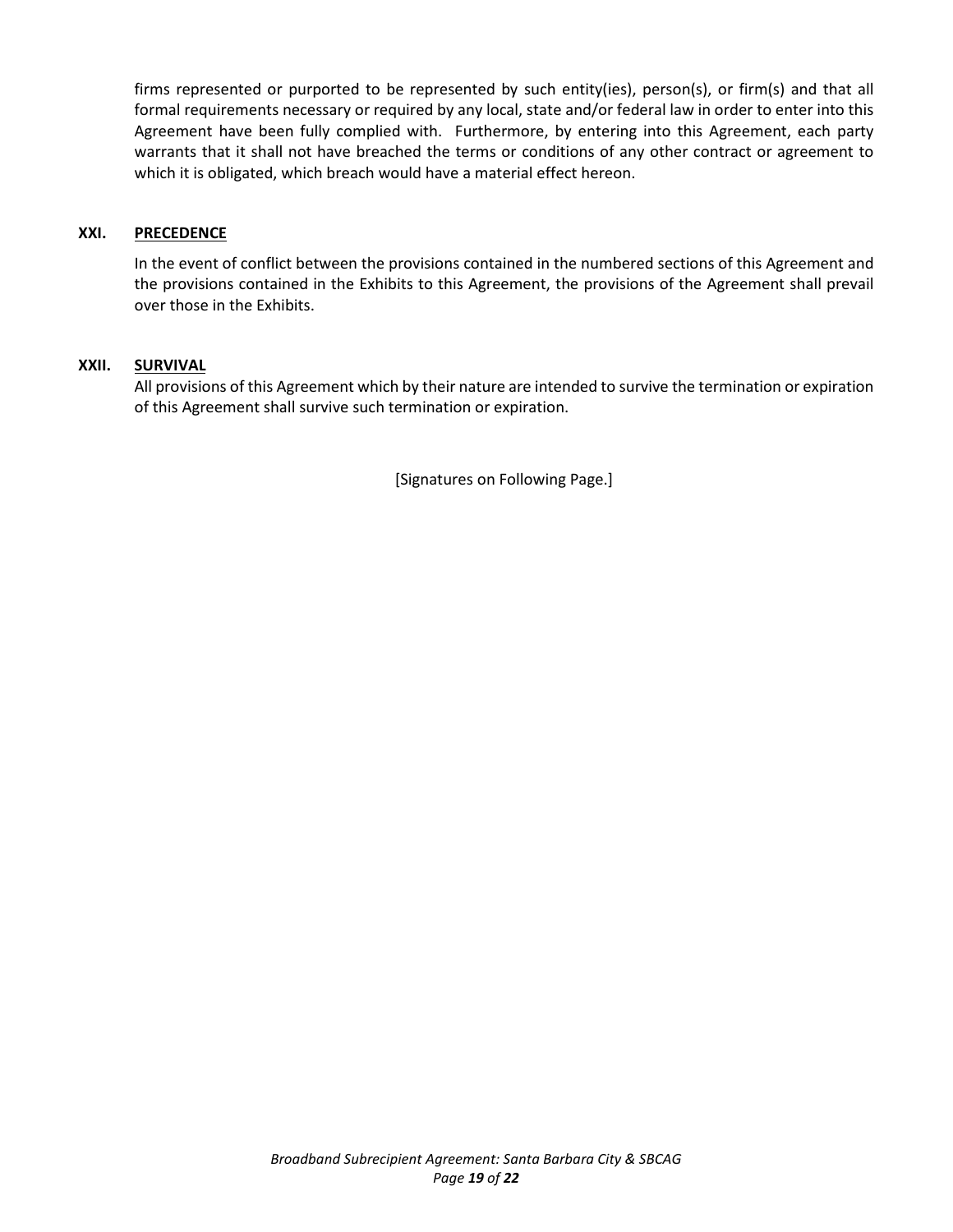**IN WITNESS WHEREOF**, CITY and SBCAG have executed this Agreement by the respective authorized officers as set forth below to be effective on the date set forth in Section II TERM of this Agreement.

## **ATTEST:**

CLERK OF THE BOARD

 $\mathsf{By:}$ 

Deputy Clerk

 $\mathsf{By:}$  Rebecca J. Bjork, City Administrator Date:\_\_\_\_\_\_\_\_\_\_\_\_\_\_\_\_\_\_\_\_\_\_\_\_\_\_\_

**CITY OF SANTA BARBARA:**

## **APPROVED AS TO LEGAL FORM:**

 $By: 2$ ance  $\cup. 9$ rensich

Daniel S. Hentschke, Assistant City Attorney

**SANTA BARBARA COUNTY ASSOCIATION OF GOVERNMENTS:**

By: Das Williams

Chair, Board of Directors

Date:

**Attest:** Marjie Kirn Executive Director Clerk of the Board

By:

**Approved as to Legal Form:** Rachel Van Mullem County Counsel By:

Deputy County Counsel for SBCAG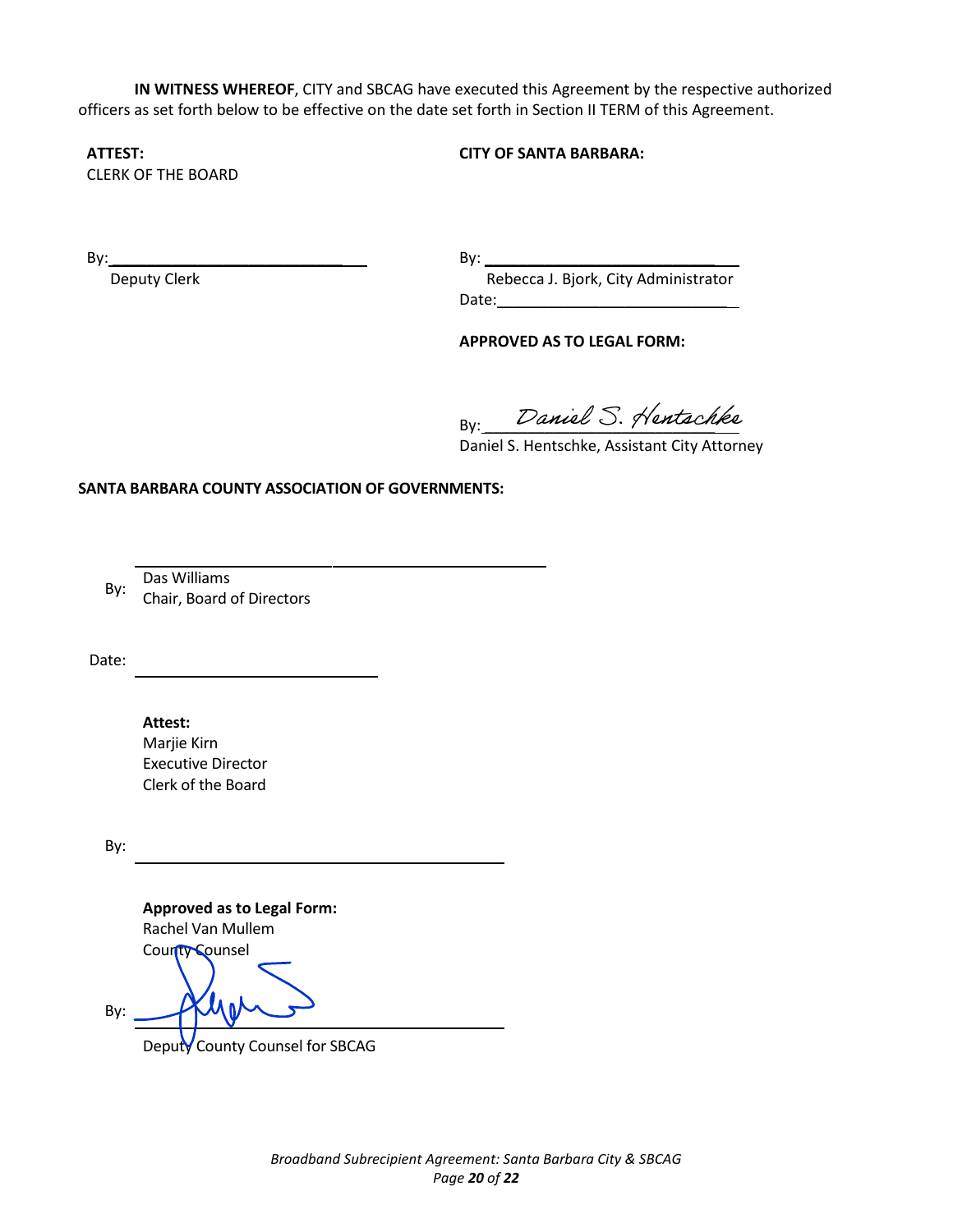## 1. **ROLES AND RESPONSIBILITIES.** The roles and responsibilities of SBCAG include:

- A. Cooperate in developing a Regional Broadband Strategic Plan (hereafter "Plan"), including but not limited to, identifying improvement needs, funding options and strategies, economic impacts, and benefits;
- B. Be the administrative entity for the strategic planning process and coordinating efforts amongst the Broadband Alliance of Santa Barbara County and with the Economic Development Collaborative; and
- C. Actively participate in the planning process by attending meetings and providing comments and input where appropriate.
- 2. **ADMINISTRATIVE ENTITY.** SBCAG shall serve as the administrative entity for the Broadband Alliance of Santa Barbara County and SBCAG shall:
	- A. Upon approval by the SBCAG Board, enter into an agreement with Economic Development Collaborative, in compliance with SBCAG's purchasing policy to develop a Plan for the Santa Barbara County region and to provide oversight of the agreement with Economic Development Collaborative;
	- B. Act as the fiscal agent, and serve as the custodian of the financial contributions by the participating jurisdictions of the Broadband Alliance of Santa Barbara County and deposit contributions in a separate fund;
	- C. Pay all invoices from the Economic Development Collaborative from the separate fund consisting of the single payments made by the participating jurisdictions;
	- D. Liaison with the Broadband Alliance of Santa Barbara County on topics and issues related to the Broadband Strategic Plan;
	- E. Conduct meetings with, solicit input, and formulate the Plan with the Broadband Alliance of Santa Barbara County to prepare recommendations for the SBCAG Board;
	- F. Provide opportunities to solicit stakeholder and public input in the development of the Plan;
	- G. Conduct consultation and coordination with the Santa Ynez Band of Chumash Indians Tribal Government;
	- H. In coordination with the Economic Development Collaborative, participate in federal and statewide meetings, and consortiums to inform the Plan development, engage in broader broadband discussions, and advocate for Santa Barbara County regional needs and priorities;
	- I. Submit required reporting for America Rescue Plan Act funding to the CITY; and
	- J. Conduct required audits.